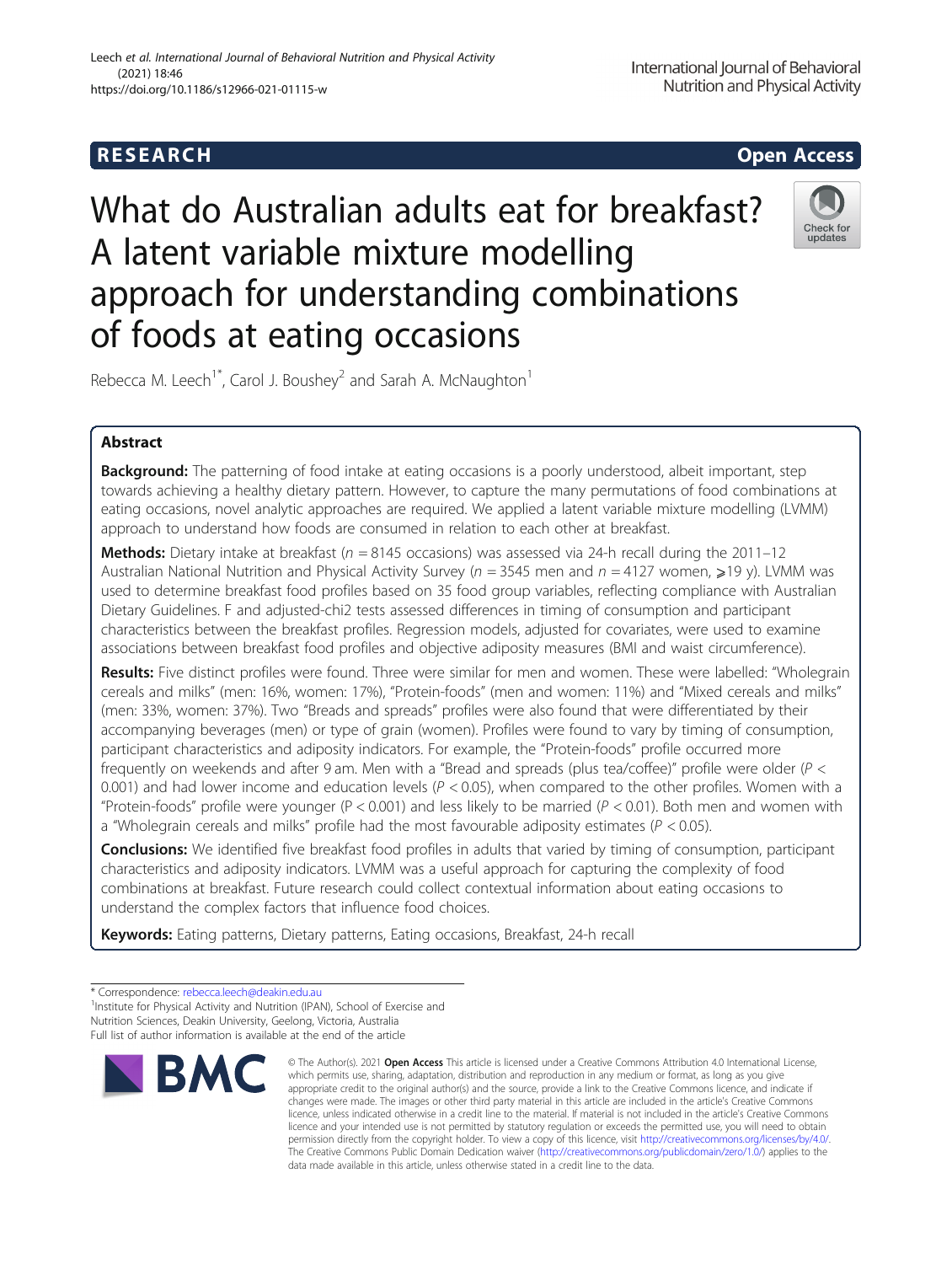#### Introduction

A poor quality diet is a major modifiable contributor to obesity and its long-term effects, including chronic disease death and disability, globally [[1\]](#page-14-0). Current dietary guidelines around the world utilise a food-based framework to promote the adoption of healthy dietary patterns [\[2](#page-14-0)–[4](#page-14-0)]. The emphasis by dietary guidelines on foods that make up the whole diet, rather than on individual nutrients, reflects the increasing body of evidence that has accrued over recent decades in relation to the health effects of specific food groups and dietary patterns [\[5](#page-14-0), [6](#page-14-0)]. Nutrition guidance based on foods is also more relevant because people select foods, rather than nutrients, and overall diet quality is thus driven by the quality of food components.

However, individuals rarely consume foods in isolation. Instead, they select combinations of foods at eating occasions, including meals and snacks. The patterning of food intake at eating occasions, or eating patterns, are an integral, yet poorly understood, intermediary step to achieving a healthy dietary pattern and preventing obesity and its complications [[7](#page-14-0)]. Eating patterns incorporate aspects of timing, frequency, regularity, as well as, the food and nutrient composition of eating occasions [[8\]](#page-14-0). There is growing recognition and research to suggest that aspects of eating patterns play an important role in weight management and health [[7,](#page-14-0) [9](#page-14-0)]. Furthermore, an understanding of eating patterns can inform the development and translation of dietary guidelines by helping to contextualise advice and provide practical guidance on what foods should be consumed more often, in which combinations and at which times [[10](#page-14-0), [11\]](#page-14-0).

A key aspect of eating patterns is the composition of eating occasions, particularly the combination of foods [[7\]](#page-14-0). The breakfast eating occasion has long been marketed as "the most important meal of the day" [[12\]](#page-14-0) and evidence suggests that regularly eating breakfast promotes better overall diet quality [[7,](#page-14-0) [9](#page-14-0)] and, possibly, more favourable cardiometabolic risk factors including obesity [[9,](#page-14-0) [13\]](#page-14-0). For example, there is some evidence that regular consumption of ready-to-eat breakfast cereals may protect against weight gain, although the effects of different breakfasts, including cereal types remains unclear [[14,](#page-14-0) [15\]](#page-14-0). Research that provides a detailed examination of food combinations at eating occasions in relation to obesity and health outcomes is needed to elucidate meal-specific diet–disease associations. Further, dietary guidance for what to consume at breakfast and other eating occasions are usually provided as a list of food groups or components to include or limit but does not specify the possible ways foods may be selected and combined to optimise diet quality. Eating patterns may

be influenced by national and cultural norms [\[16](#page-14-0)]; and dietary guidance that integrates nationally and culturally relevant food practices may also assist populations to follow a healthy eating pattern.

Relatively little research has examined how people select and combine foods at eating occasions, [[7\]](#page-14-0), including at breakfast  $[17-19]$  $[17-19]$  $[17-19]$  $[17-19]$ . One reason for this is the analysis of eating occasions is challenging due to the skewed and semi-continuous nature of the food intake data. This is explained by recognizing that an eating occasion is a snapshot of time during which a relatively small number of foods are selected for consumption from a larger array of food choices resulting in many possible food combinations and the possibility of a high proportion of non-consumption for a given food subgroup at each eating occasion. Few approaches to overcome these data challenges have been explored; these include data mining techniques [\[17](#page-14-0), [18\]](#page-14-0) and semiparametric Gaussian Copula Graphical models [[19](#page-14-0)]. While these exploratory approaches aid understanding of complex interrelationships between dietary variables from multi-dimensional data, they do not characterize individuals on the basis of their dietary behaviours by either designation of a dietary score or group membership (i.e., dietary patterns analysis) [[20\]](#page-14-0). Further exploration of alternative approaches that are accessible and feasible for understanding how individuals consume foods in relation to each other at eating occasions will help disentangle the patterns of consumption at eating occasions and opportunities for achieving a healthy eating pattern.

Cluster analysis, and more recently latent class analysis, are two established exploratory statistical approaches that can be useful for understanding the patterning of behaviours  $[21-23]$  $[21-23]$  $[21-23]$  $[21-23]$  $[21-23]$ , including dietary patterns [[6,](#page-14-0) [20](#page-14-0), [24,](#page-14-0) [25\]](#page-14-0) and temporal eating patterns [[26](#page-15-0), [27\]](#page-15-0). Since the approaches are data-driven and personcentred, they can be used to identify different groups of people who share similar patterns of behaviour. An advantage of LCA over cluster analysis is the derived groups (referred to as clusters, classes or profiles) are based on probabilistic mixture modelling which helps to minimise the subjectivity regarding the selection of final group numbers and can be extended to handle complex data (e.g., binary, categorical, ordinal, continuous variables with standard and non-standard distributions and skewness) [\[28\]](#page-15-0). Therefore, we applied a latent variable mixture modelling (LVMM) approach (an extension of LCA) to examine profiles of food combinations at breakfast eating occasions in a large and nationally representative sample of Australian adults. To understand the potential use of LVMM for assessing meal-specific associations with obesity and health outcomes, we also examined the whether the resulting breakfast profiles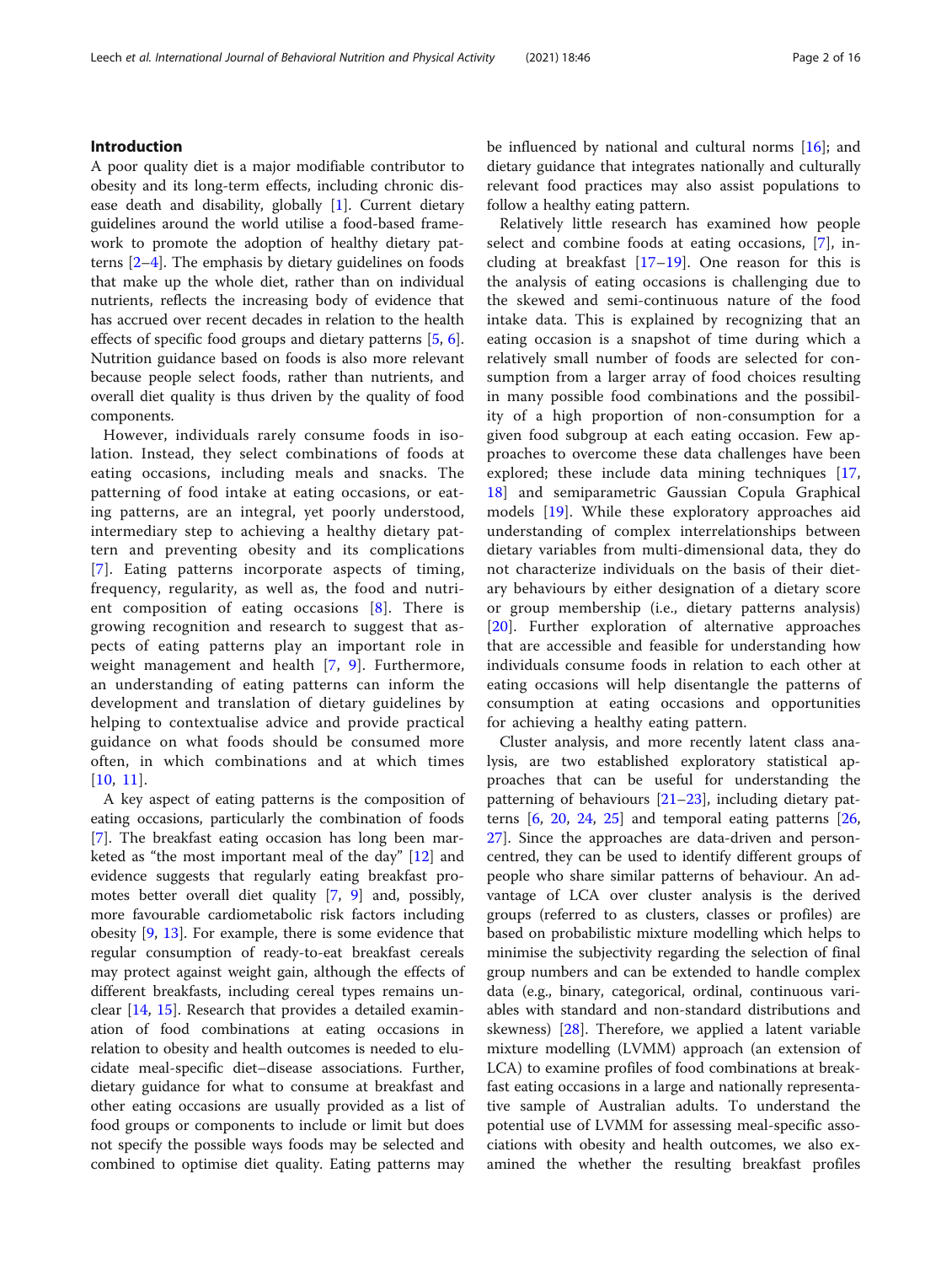varied by time of consumption and participant characteristics, including adiposity.

#### Subjects and methods

#### Sample and study design

This study is a secondary cross-sectional analysis of nationally representative dietary data collected from adult respondents who participated in the Australian National Nutrition and Physical Activity Survey, 2011–2012 (NNPAS 2011–12). The NNPAS, administered by the Australian Bureau of Statistics (ABS), covered approximately 97% of the population living in urban and rural (excluding very remote) areas of Australia; the survey design and data collection methods have been published in detail previously [[29\]](#page-15-0). In summary, the survey employed a multistage, probability sampling design of usual residents in private dwellings, and included 12,153 persons aged 2 years or over (77% response rate) of whom 9115 were adults ( $n = 4282$  men and  $n = 4833$  women) aged over 18 years, not currently pregnant or breastfeeding. Person-specific weights, adjusted for probability of selection and non-response, were used to provide estimates relating to the whole population. The Census and Statistics Act 1905 provides ethics approval for the ABS to conduct the household interview components of health surveys [[29](#page-15-0)]. As this study involves the secondary analysis of pre-existing and nonidentifiable data, an exemption from ethics review was approved by the Deakin University Human Research Ethics Committee ([DUHREC]; application 2018–415).

#### Dietary assessment

Dietary data were collected during two 24-h recalls using the validated USDA automated multiple 5-pass method [[30,](#page-15-0) [31](#page-15-0)]. The dietary assessment period covered all four seasons and all days of the week (excluding Sunday, unless requested by the participant) between May 2011 and June 2012. The distribution of recalls across the week were as follows: between 14 and 18% for weekdays, 11.5% for Saturdays and 3.5% for Sundays [[29](#page-15-0)]. The first recall was conducted by trained ABS staff during a household interview and the second was conducted approximately 9 days later during a telephone interview in a subset of 6053 (65%) of the adult respondents. For the current exploratory analysis of breakfast eating occasions, nationally-representative dietary data from men and women who completed the first recall day were used.

#### Breakfast eating occasions and food groups

During the 24-h recall, respondents identified the starting time and type of each eating occasion. A single

eating occasion was defined according to the current recommendations as any occasion where a food or beverage was ingested, contained a minimum energy content of 210 kJ and was separated in time from the preceding and succeeding eating occasions by 15 min [[32\]](#page-15-0). Eating occasions reported by the participant as breakfast/brunch were coded as breakfast, consistent with recent research examining the nutritional composition of breakfast in US adults [[33](#page-15-0)–[35\]](#page-15-0). As shown in Additional File [1,](#page-13-0) participants were excluded from the analysis if they were missing data on time of eating  $(n =$ 226), did not report a breakfast eating occasion ( $n = 956$ ) or reported a breakfast eating occasion containing fewer than 210 kJ ( $n = 196$ ).

All foods and beverages reported by participants at breakfast ( $n = 8145$  $n = 8145$  $n = 8145$  eating occasions; Additional File 1) were classified into 35 food groups (described in Additional File [2\)](#page-14-0) to align with the 2013 Australian Dietary Guidelines (ADG)  $[2]$  $[2]$  $[2]$ . Food and beverage intakes  $(g/d)$ were calculated using the Australian Health Survey – ADG database [\[36](#page-15-0)] and the AUSNUT 2011–13 food group classification [[37\]](#page-15-0), both developed by Food Standards Australia New Zealand for the NNPAS 2011–12. For the ADG Database, the ABS disaggregated and estimated all individual food components within a mixeddish using the AUSNUT 2011–13 recipe file [[37\]](#page-15-0).

Using the ADG database  $[36]$ , intakes  $(g/d)$  of 26 food groups consumed by participants at breakfast were calculated. These included 22 groups based on the five food group foods: grains (6 groups), vegetables and legumes (5 groups), fruit (excluding fruit juice; 2 groups), dairy and alternatives (4 groups) and meat and alternatives (5 groups). Other ADG groups included unsaturated spreads and oils (2 groups), water (1 group) and 100% fruit juice (1 group). Intake of food groups (g/d) not estimated in the ADG database were calculated based on the AUSNUT 2011–13 (minor and major food codes) food group classification system [[37](#page-15-0)]. These included tea/coffee (one group) and energy-dense nutrient poor 'discretionary' foods (8 groups) [[38](#page-15-0)]. All food group intakes at the breakfast eating occasion were adjusted for breakfast energy intake using the residual method by regressing food group intakes on total energy intake at breakfast [[39](#page-15-0), [40](#page-15-0)].

#### Time of consumption

Using information on the day of the week that the 24-h dietary recall was administered, breakfast occasions were classified as occurring between Monday and Friday (weekday) or on Saturday/Sunday (weekend). Breakfast occasions were further classified according to the following time slots: < 7:00 h, 7:00–7: 59 h,  $8:00-8:59$  h and  $\geq 9:00$  h, using information on eating occasion starting time.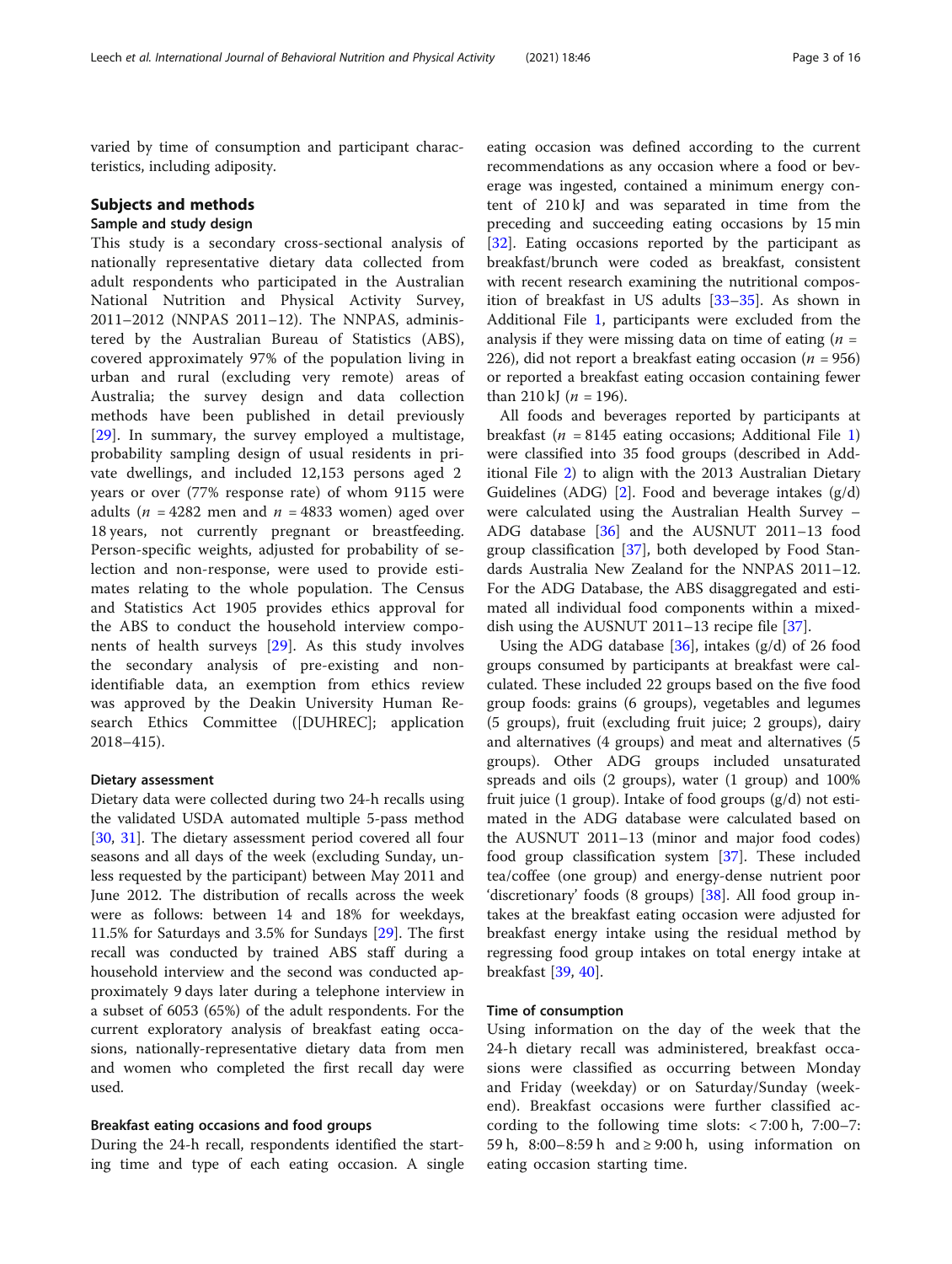#### Participant characteristics

During the household interview, information was also collected about participants' age, gender, country of birth, geographical region of residence, social marital status, highest attained level of education, and household income [\[29\]](#page-15-0). Unless indicated otherwise, the variables used for this analysis were defined and categorised by the ABS and included: country of birth (Australia, other 'mainly English speaking' countries, all other countries); geographical region of residence (Major cities of Australia, inner regional cities of Australia, other regions); social marital status (married [in a registered or de facto marriage], not married); smoking status (never smoked, past-smoker, current smoker), and meeting (yes or no) the Australian physical activity guidelines of 150 min and 5 sessions in the previous week [[41](#page-15-0)]. Highest attained level of education was provided by the ABS and further categorised for this analysis as low (completed some high-school or less), medium (completed highschool or completed some high-school and/or certificate/diploma) or high (having a tertiary qualification). Deciles of participants' weekly gross household income (Australian dollars [AUD]) that accounted for the number of persons living in the household were provided by the ABS [\[29\]](#page-15-0). For this analysis, deciles were collapsed into quintiles (reference ranges in AUD: quintile 1, <\$398; quintile 2, \$399–638; quintile 3, \$639–958; quintile 4, \$959–1438 and quintile  $5 \geq$  \$1439). Participants reported the number of hours worked in the previous week and were categorised as:  $0 h$ , <  $40 h$  or  $\geq 40 h$  per week. Anthropometric measurements (to 1 decimal point) of height (cm; portable stadiometer), weight (kg; digital scales), and waist circumference (cm; metal tape measure) were taken by trained ABS staff during the household interview. Body mass index (BMI) (kg/m2) was calculated.

#### Statistical analysis

#### Latent profiles of breakfast food combinations

Two-part latent Variable Mixture Modelling (LVMM) was performed in MPlus Version 8.2 (Muthen & Muthen, Los Angeles, CA, USA) to identify distinct breakfast food combination profiles for men and women, separately. LVMM is an extension of latent class analysis, a statistical technique that identifies categorical latent class/profile variables on the basis of observed categorical or continuous variables [\[21,](#page-14-0) [42\]](#page-15-0). For this analysis, the data "two-part" option was applied in MPlus as the intake distributions of the 35 food groups at breakfast were semi-continuous (i.e., had a lumping of values at zero and a highly-skewed tail) [\[43](#page-15-0)]. The two-part option allows for estimation of both the binary distribution of the variable (i.e. was the food group consumed or not consumed at breakfast) and the continuous distribution of the variable (i.e. mean intake among the food group consumers). Therefore, participants were assigned to the latent profiles on the basis of: 1) consumption of food groups at breakfast (yes/no) and 2) the intake amount of food groups consumed (if consumed). Although a small number of participants ( $n = 230$ ) reported more than one breakfast eating occasion, these participants were included for the identification of food combinations and the "complex mixture" analysis option was specified to allow for the clustering of eating occasions by individ-uals [[42,](#page-15-0) [43\]](#page-15-0). The NNPAS replicate weights were not applied as this option was not available with the complex mixture analysis in MPlus. The final number of latent profiles to extract was determined using model fit indices. These included: the Bayesian information criterion (BIC) and sample size adjusted BIC (lower values indicate a better model fit); the standardised entropy index (value range between zero and one; higher values indicate better class separation), and the Lo-Mendell-Rubin Likelihood Ratio test [LMR-LRT], which compares nested (k vs. k-1) latent class models using an approximation of the distribution of difference of the two log likelihoods. A  $p$ -value < 0.05 for the LMR-LRT indicates that the more complex model (k) provides a better fit for the data than the simpler model (k-1). The interpretability of the breakfast food profiles was also considered when determining the final latent profile solution (Table [1\)](#page-4-0)  $[42, 43]$  $[42, 43]$  $[42, 43]$  $[42, 43]$ . As there may be day-to-day variability in breakfast food profiles (i.e., a breakfast food profile may differ from 1 day to the next), the reliability of the latent profiles was examined by repeating LVMM procedures using data from the second day of dietary recall  $(n = 2320 \text{ men and } n = 2770 \text{ women}).$ 

### Associations between latent breakfast profiles, time of consumption and participant characteristics

All analyses for the associations of the breakfast food profiles with participant characteristics were conducted using Stata 15 (Stata Inc., College Station, TX, USA). The analysis used person weights to derive point estimates relating to the Australian population and replicate weights to adjust standard errors for the clustered survey design  $[29]$  $[29]$ . For all analyses,  $P < 0.05$ was considered statistically significant. The very small proportion (2.8%) of participants reporting more than one breakfast eating occasion were excluded from the subsequent analyses of associations with food intakes and participant characteristics which included 3545 men and 4127 women.

Descriptive statistics for food intakes, time of consumption and participant characteristics are presented as weighted means (95% confidence intervals [CI]) or weighted percentages. As some foods were rarely consumed for a given breakfast food profile, the mean intake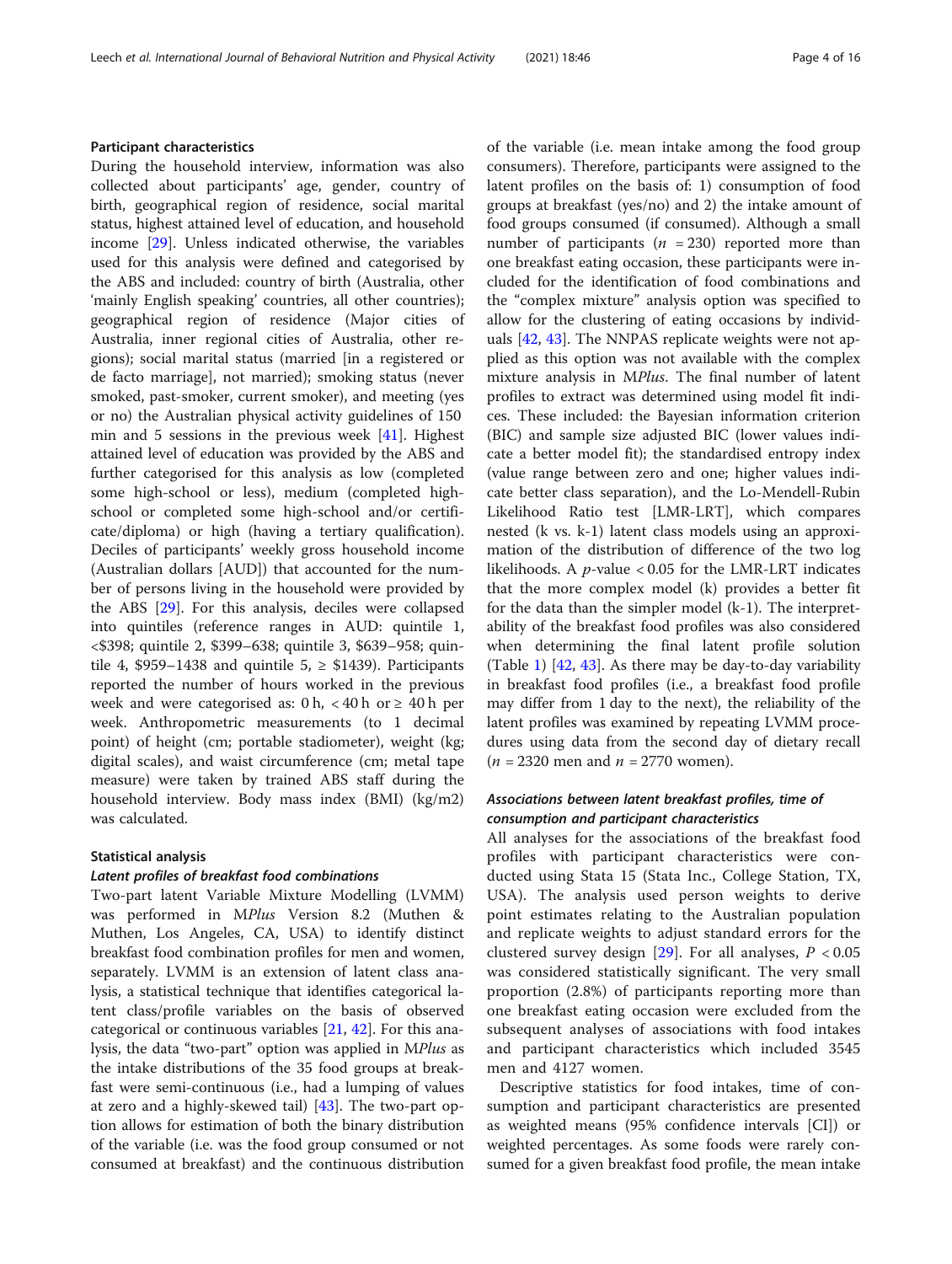|                        | 2 classes             | 3 classes              | 4 classes              | 5 classes              | 6 classes           |
|------------------------|-----------------------|------------------------|------------------------|------------------------|---------------------|
| Men                    |                       |                        |                        |                        |                     |
| Loglikelihood          | $-60.711.023$         | $-59.309.719$          | $-58.281.212$          | $-57.825.658$          | $-57,424.792$       |
| Entropy                | 0.819                 | 0.873                  | 0.872                  | 0.868                  | 0.849               |
| BIC                    | 122.871.330           | 120,642.489            | 119,181.015            | 118,854.561            | 118,637.483         |
| adjusted BIC           | 122,312.086           | 119,857.641            | 118,170.563            | 117,618.505            | 117,175.822         |
| <sup>b</sup> I MR-I RT | 5586.967, $P < 0.001$ | 2808.885, $P < 0.001$  | 2042.776, $P < 0.001$  | 912.682, $P = 0.01$    | 794.951, $P = 0.08$ |
| Women                  |                       |                        |                        |                        |                     |
| Loglikelihood          | $-67.230.626$         | $-65.773.386$          | $-64,449,367$          | $-63.598.615$          | $-63.454.789$       |
| Entropy                | 0.863                 | 0.881                  | 0.878                  | 0.926                  | 0.889               |
| BIC                    | 135,936.216           | 133,617.594            | 131,564.811            | 130.458.564            | 130.766.168         |
| adjusted BIC           | 135.376.959           | 132,832.727            | 130,554.335            | 129,222.479            | 129.304.474         |
| <sup>b</sup> LMR-LRT   | 6122.822, $P = 0.12$  | 2900.629, $P < 0.0001$ | 2643.024, $P < 0.0001$ | 1742.887, $P < 0.0001$ | 336.794, $P = 0.13$ |
|                        |                       |                        |                        |                        |                     |

<span id="page-4-0"></span>Table 1 Model fit indices for latent profiles of food combinations at breakfast eating occasions<sup>a</sup>

<sup>a</sup> AIC Akaike Information Criterion, BIC Bayesian Information Criterion, BS Bootstrap, LMR Lo-Mendell-Rubin, LRT likelihood ratio test by a state of the local state of the local state of the local state of the local diffe

<sup>b</sup>Adjusted Lo-Mendell-Rubin likelihood ratio test for k versus k-1 profiles. Values are two times the loglikelihood difference and corresponding p-value

was only calculated when the proportion of participants consuming the item was ≥5%. For continuous variables, the F-test was used to determine differences in participant characteristics between latent breakfast food profiles, with Bonferroni correction to account for multiple testing across > 2 profiles. For categorical variables, differences between latent profiles were assessed using the adjusted Pearson Chi-2 test for survey data. Multiple linear regression (for continuous outcomes) and logistic regression (for binary outcomes) were used to test for associations between breakfast food profiles, and the following measures of adiposity: BMI and waist circumference (WC; continuous) and overweight/obesity and central overweight/obesity status (binary). Models included men and women with no missing data for BMI and WC. All adiposity estimates were adjusted for age (y, continuous), education level (categorical), smoking status (categorical), meeting physical activity guidelines (categorical) and energy intake (kJ, continuous) at all eating occasions excluding breakfast. Pairwise differences, with Bonferroni correction, of adjusted mean adiposity estimates between latent breakfast profiles were calculated.

#### Results

#### Latent profiles of breakfast food combinations

Model fit indices favoured a five-class model for both men and women (Table 1). The combination of smaller BIC and adjusted BIC values, entropy values > 0.8 for and results from the LMR-LRT indicated a five-class solution. The breakfast food profiles for men and women were labelled according to their distinguishing features, indicated by the proportion of participants consuming particular food group items and the corresponding mean

intake at the breakfast eating occasion, when compared to the other profiles (Tables [2](#page-5-0) and [3\)](#page-7-0). Similar breakfast food profiles were also observed after repeating LVMM procedures on the second day of dietary recall data (Additional Files [3](#page-14-0) and [4](#page-14-0)). Three profiles were similar for men and women. These included a: "Wholegrain cereals and milks" profile (men: 16%, women: 17%) as almost all participants with this profile reported consuming wholegrain high fibre cereals. Other foods that featured in this profile, compared to other profiles, were low fat milks, dried fruit, fresh/canned fruit, nuts and seeds and yoghurts/custards. The profile, labelled "Protein-foods", (men; 11% and women: 11%) was characterised by intakes of eggs, processed meats and refined grains or bread and unsaturated oils. Cheeses featured more strongly in the profile and this was the only profile where vegetables, including legumes were represented. The third similar profile for men and women, labelled "Mixed cereals and milks" (men: 33%, women: 37%) featured a mix of cereals types (e.g., wholegrain cereals, refined grain cereals and sweetened cereal products) and milks. Fresh fruit was also reported by 19 and 30% of men and women with this profile, respectively. Two further profiles, labelled "Breads and spreads 1" (men: 23%, women: 18%) and "Bread and spreads 2" (men: 15%, women: 17%) were characterized by breads (wholegrain and/or refined grain) and spreads (discretionary and/or unsaturated). However, these two profiles were differentiated by their accompanying beverages (men) or type of grain (women). For example, 90% of men with a "Breads and spreads 1" profile reported consuming coffee or tea whereas sugar-sweetened beverage intake consumption was highest for the "Breads and spreads 2" profile. Among women with a "Bread and spreads 1" profile,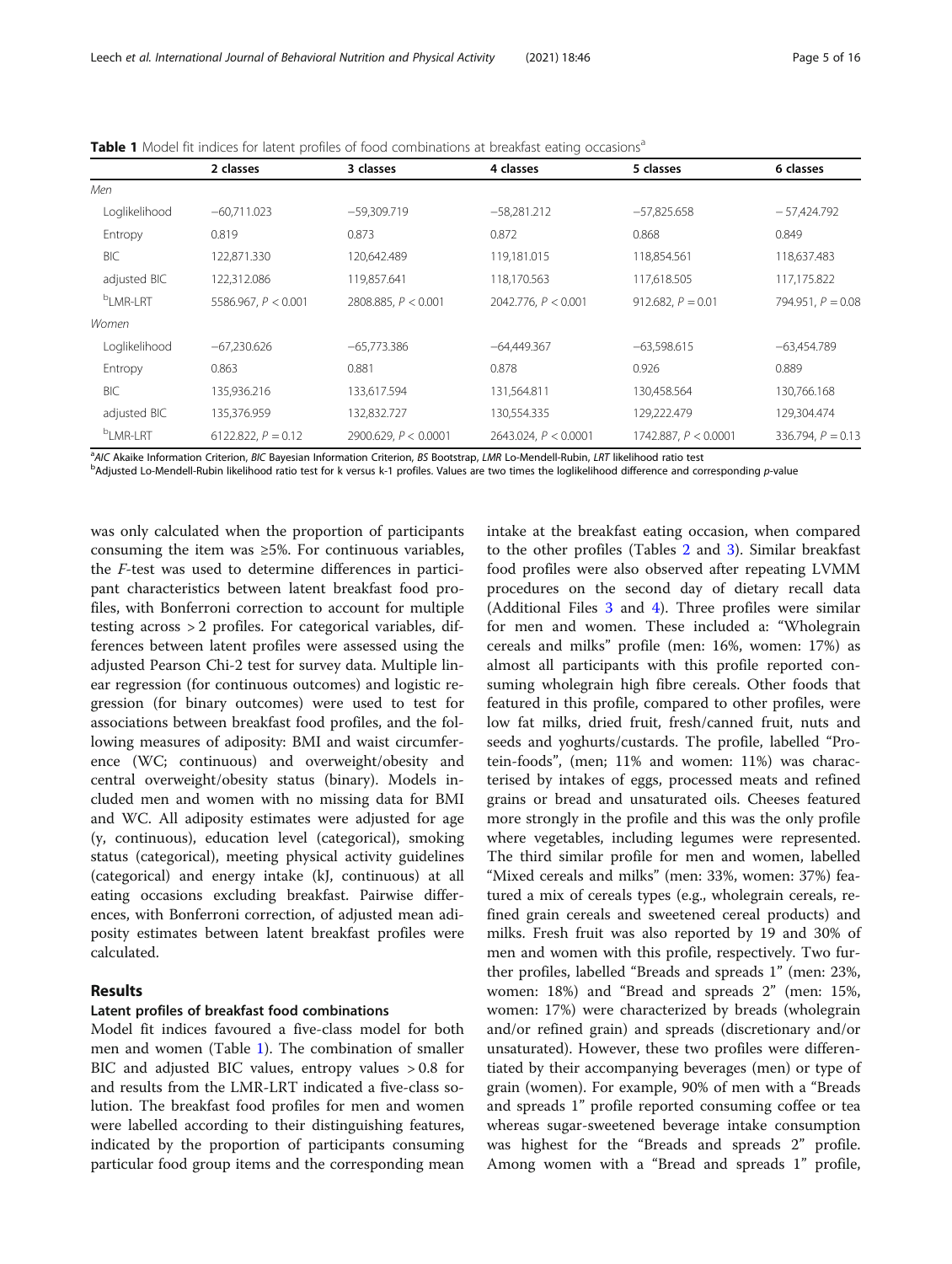<span id="page-5-0"></span>Table 2 Energy-adjusted intakes of the key food groups at the breakfast eating occasion according to latent breakfast profile among Australian men ( $n = 3545$ <sup>a</sup>

|                                           | Percentage (%) of consumers | Mean (95% CI) intake (g) among consumers |
|-------------------------------------------|-----------------------------|------------------------------------------|
| Profile 1: "Wholegrain cereals and milks" | 16                          |                                          |
| Food group (g)                            |                             |                                          |
| Wholegrain high fibre cereals             | 99                          | 38.4 (36.3, 40.6)                        |
| Dried fruit                               | 87                          | 10.0 (9.2, 11.0)                         |
| Reduced fat milks                         | 51                          | 127.3 (112.8, 143.8)                     |
| Tea or coffee                             | 51                          | 206.9 (186.9, 229.2)                     |
| Nuts and seeds                            | 45                          | 5.3 (4.7, 5.9)                           |
| Medium fat milks                          | 38                          | 106.1 (93.4, 120.5)                      |
| Fresh or canned fruit                     | 37                          | 41.9 (31.9, 55.1)                        |
| Unsaturated oils                          | 30                          | $2.1$ $(2.0, 2.2)$                       |
| Water                                     | 24                          | 574.2 (460.8, 715.4)                     |
| Yoghurts and custards                     | 20                          | 64.8 (57.1, 73.5)                        |
| Profile 2: "Protein-foods"                | 11                          |                                          |
| Food group (g)                            |                             |                                          |
| Unsaturated oils                          | 69                          | $3.9$ $(3.5, 4.3)$                       |
| Eggs                                      | 61                          | 54.9 (48.2, 62.6)                        |
| All other vegetables                      | 51                          | 34.5 (28.5, 41.7)                        |
| Tea or coffee                             | 50                          | 235.9 (217.4, 256.0)                     |
| Refined grain low fibre breads            | 49                          | 49.7 (43.8, 56.5)                        |
| Processed meats                           | 43                          | 35.7 (32.0, 39.8)                        |
| Unsaturated spreads                       | 43                          | 1.9(1.6, 2.1)                            |
| Brassica vegetables                       | 33                          | 13.6 (10.9, 16.9)                        |
| Medium fat milks                          | 28                          | 39.0 (32.5, 46.7)                        |
| Cheeses                                   | 25                          | 16.6 (13.7, 20.1)                        |
| Water                                     | 21                          | 687.1 (503.2, 938.2)                     |
| Condiments                                | 20                          | 16.4 (13.7, 19.5)                        |
| Refined low fibre grains                  | 15                          | 17.5 (8.0, 38.6)                         |
| Profile 3: "Breads and spreads 1"         | 23                          |                                          |
| Food group (g)                            |                             |                                          |
| Tea or coffee                             | 90                          | 205.6 (192.9, 219.1)                     |
| Discretionary spreads                     | 65                          | 12.2 (11.1, 13.4)                        |
| Refined grain low fibre breads            | 51                          | 59.1 (54.8, 63.8)                        |
| Sugar                                     | 50                          | $7.7$ $(7.2, 8.4)$                       |
| Whole grain high fibre breads             | 46                          | 55.7 (52.3, 59.2)                        |
| Medium fat milks                          | 46                          | 52.1 (46.3, 58.5)                        |
| Unsaturated spreads                       | 44                          | 9.0 (8.3, 9.7)                           |
| Reduced fat milks                         | 28                          | 53.6 (46.4, 62.0)                        |
| Water                                     | 16                          | 637.5 (483.3, 844.2)                     |
| Profile 4: "Mixed cereals and milks"      | 33                          |                                          |
| Food group (g)                            |                             |                                          |
| Medium fat milks                          | 50                          | 154.6 (143.6, 166.5)                     |
| Tea or coffee                             | 44                          | 236.6 (221.9, 252.3)                     |
| Whole grain high fibre cereals            | 38                          | 48.6 (46.2, 51.2)                        |
|                                           |                             |                                          |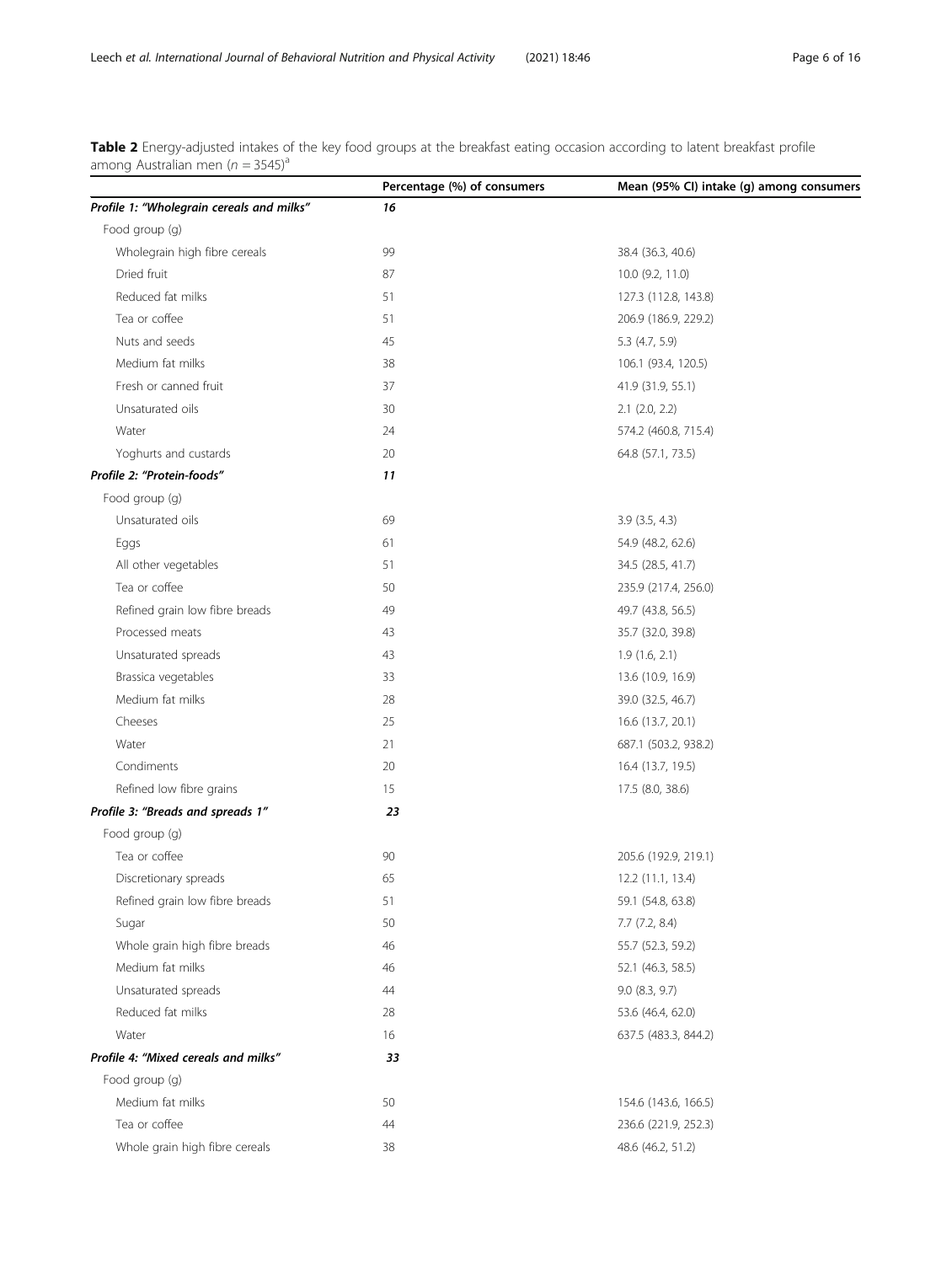|                                   | Percentage (%) of consumers | Mean (95% CI) intake (g) among consumers |
|-----------------------------------|-----------------------------|------------------------------------------|
| Sugar                             | 37                          | 10.8 (10.0, 11.6)                        |
| Reduced fat milks                 | 32                          | 159.2 (140.3, 180.7)                     |
| Fresh or canned fruit             | 19                          | 100.3 (80.2, 125.4)                      |
| Water                             | 19                          | 692.4 (564.2, 849.6)                     |
| Whole grain high fibre grains     | 17                          | 191.0 (169.5, 215.3)                     |
| Refined grain low fibre cereals   | 17                          | 36.0 (32.9, 39.4)                        |
| Profile 5: "Breads and spreads 2" | 15                          |                                          |
| Food group (g)                    |                             |                                          |
| Refined grain low fibre breads    | 41                          | 65.5 (61.0, 70.4)                        |
| Discretionary spreads             | 39                          | 10.6 (8.9, 12.7)                         |
| Wholegrain high fibre breads      | 34                          | 67.6 (62.0, 73.8)                        |
| Unsaturated spreads               | 25                          | 8.8(7.2, 10.7)                           |
| Water                             | 24                          | 1080.2 (792.0, 1473.2)                   |
| Unsaturated oils                  | 17                          | $2.8$ $(2.3, 3.3)$                       |
| Sugar-sweetened beverages         | 16                          | 167.7 (110.1, 255.5)                     |

Table 2 Energy-adjusted intakes of the key food groups at the breakfast eating occasion according to latent breakfast profile among Australian men ( $n = 3545$ <sup>a</sup> (Continued)

a Values shown are weighted percentage (%) of women who reported consuming one or more food/beverage items from each food group and weighted geometric mean (95% confidence interval) intakes (g) of energy-adjusted food groups

almost all women consumed wholegrain breads whereas refined grain breads were consumed by all women with the "Breads and spreads 2" profile. Added sugar featured most strongly in profiles with the highest tea or coffee consumption (i.e., "Breads and Spreads 1" for men and "Breads and spreads 2" for women). Complete data on the intake of all 35 food group variables, overall and by latent breakfast profile, are provided in Additional Files [5](#page-14-0) and [6](#page-14-0).

#### Time of consumption of latent breakfast food profiles

The consumption of breakfast food profiles for men and women differed by day of the week (weekend v weekday) and time-of-day (Table [4\)](#page-9-0). In both men and women, a higher proportion of breakfast occasions characterised by "Protein-foods" were consumed after 9:00 h, and on the weekend, when compared to the other breakfast profiles. Irrespective of the breakfast profile, breakfast occasions tended to occur later on the weekend, than on weekdays, and a higher percentage of men, compared to women, reported a breakfast occasion before 7:00 h.

#### Participant characteristics of latent breakfast food profiles

Table [5](#page-10-0) presents the characteristics of Australian men and women, overall and by latent breakfast food profile. The mean ages of men and women were 47.0 y and 48.5 y, respectively. Over two thirds of men and women were born in Australia and were more likely to have a medium education level, live in major Australian cities and be married or in a defacto relationship. Compared with the other profiles, men with a "Wholegrain cereals and milks" or "Bread and Spreads 1" profile were older and a higher proportion were married. Men with a "Wholegrain cereals and milks" profile had higher education and income levels, a lower proportion were current smokers and a higher proportion were born in Australia, whereas men with a "Breads and spreads 1" profile had lower education and income levels, lived in an inner regional/rural city, and a higher proportion did not work in the previous week. Among women, those with a "Protein-centred" profile were younger and a higher proportion were born in a non-English speaking country, unmarried and worked < 40 h in the previous week. Women with a "Wholegrain cereals and milks" or either of the "Bread and spreads" profiles were older and, as per men, women with a "Wholegrain cereals and milks profile" were more likely to be born in Australia, meet physical activity guidelines and less likely to be current smokers, however, no associations were found for education or income level. Women with the "Wholegrain cereals and milks" and "Breads and Spreads 1" profiles were also more likely to be married.

#### Adiposity characteristics of latent breakfast food profiles

Differences in adjusted adiposity estimates by latent breakfast food profile are presented in Table [6.](#page-12-0) Both men and women with a "Wholegrain cereals and milks" profile had the most favourable estimates for BMI and WC and overweight/obesity prevalence, when compared to the other profiles. However, among men with a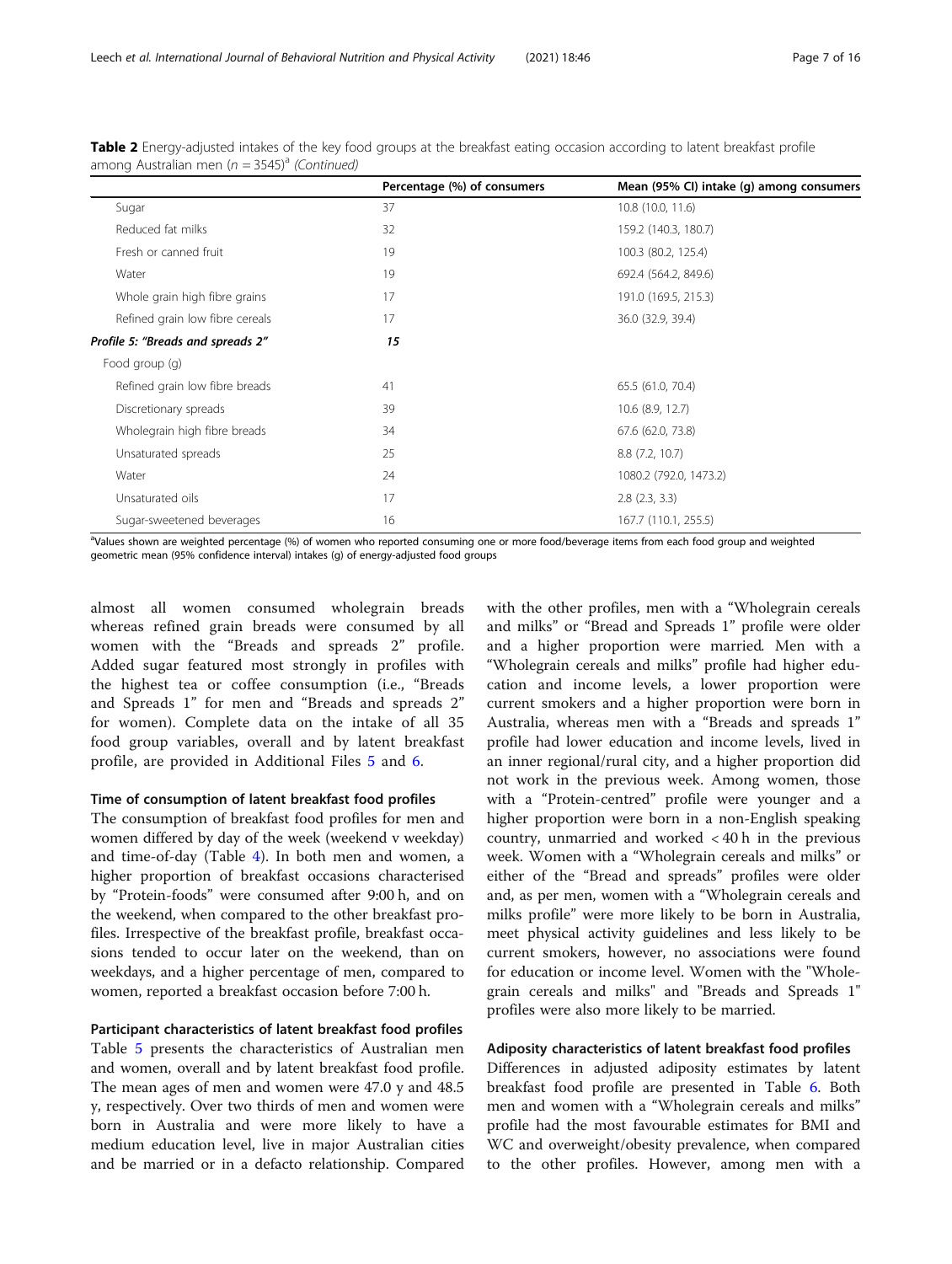<span id="page-7-0"></span>Table 3 Energy-adjusted intakes of the key food groups at the breakfast eating occasion according to latent breakfast profile among Australian women  $(n = 4127)^a$ 

|                                           | Percentage (%) of consumers | Mean (95% CI) intake (g) among consumers |
|-------------------------------------------|-----------------------------|------------------------------------------|
| Profile 1: "Wholegrain cereals and milks" | 17                          |                                          |
| Food group (g)                            |                             |                                          |
| Wholegrain high fibre cereals             | 99                          | 37.3 (35.7, 38.9)                        |
| Dried fruit                               | 86                          | 9.8 (9.1, 10.5)                          |
| Reduced fat milks                         | 59                          | 109.3 (99.4, 120.2)                      |
| Tea or coffee                             | 55                          | 223.6 (202.1, 247.5)                     |
| Nuts and seeds                            | 49                          | $5.4$ (4.9, 6.0)                         |
| Fresh or canned fruit                     | 41                          | 37.7 (29.6, 48.0)                        |
| Medium fat milks                          | 25                          | 99 (84.1, 116.7)                         |
| Yoghurts and custards                     | 25                          | 65.0 (57.5, 73.5)                        |
| Water                                     | 23                          | 642.1 (504.0, 818.2)                     |
| Profile 2: "Protein-foods"                | 11                          |                                          |
| Food group (g)                            |                             |                                          |
| Unsaturated oils                          | 56                          | $3.9$ $(3.4, 4.4)$                       |
| All other vegetables                      | 46                          | 31.4 (25.0, 39.4)                        |
| Eggs                                      | 43                          | 56.0 (47.9, 65.5)                        |
| Tea or coffee                             | 41                          | 220.6 (192.9, 252.3)                     |
| Refined grain low fibre breads            | 36                          | 51.3 (45.2, 58.2)                        |
| Unsaturated spreads                       | 36                          | $2.1$ $(1.7, 2.6)$                       |
| Medium fat milks                          | 29                          | 43.2 (31.5, 59.3)                        |
| Brassica vegetables                       | 28                          | 16.0 (11.4, 22.4)                        |
| Refined low fibre grains                  | 26                          | 15.7 (10.3, 23.9)                        |
| Processed meats                           | 26                          | 29.1 (25.8, 32.8)                        |
| Water                                     | 24                          | 850.2 (670.41078.3)                      |
| Orange vegetables                         | 22                          | 11.5 (8.0, 16.4)                         |
| Starchy vegetables                        | 21                          | 13.5 (7.2, 25.2)                         |
| Cheeses                                   | 18                          | 18.5 (15.5, 22.0)                        |
| Profile 3: "Breads and spreads 1"         | 18                          |                                          |
| Food group (g)                            |                             |                                          |
| Whole grain high fibre breads             | 99                          | 55.5 (53.5, 57.6)                        |
| Tea or coffee                             | 66                          | 211.3 (199.7, 223.6)                     |
| Discretionary spreads                     | 60                          | 10.7 (9.7, 11.8)                         |
| Unsaturated spreads                       | 39                          | 6.6 (6.0, 7.3)                           |
| Reduced fat milks                         | 35                          | 55.3 (48.1, 63.7)                        |
| Medium fat milks                          | 22                          | 60.0 (48.7, 73.9)                        |
| Sugar                                     | 22                          | $5.8$ $(5.2, 6.4)$                       |
| Water                                     | 16                          | 745.7 (584.9, 950.7)                     |
| Profile 4: "Mixed cereals and milks"      | 37                          |                                          |
| Food group (q)                            |                             |                                          |
| Tea or coffee                             | 51                          | 221.2 (208.2, 235.1)                     |
| Reduced fat milks                         | 38                          | 130.6 (119.2, 143.1)                     |
| Medium fat milks                          | 37                          | 140.6 (128.4, 153.9)                     |
| Fresh or canned fruit                     | 30                          | 87.6 (75.7, 101.4)                       |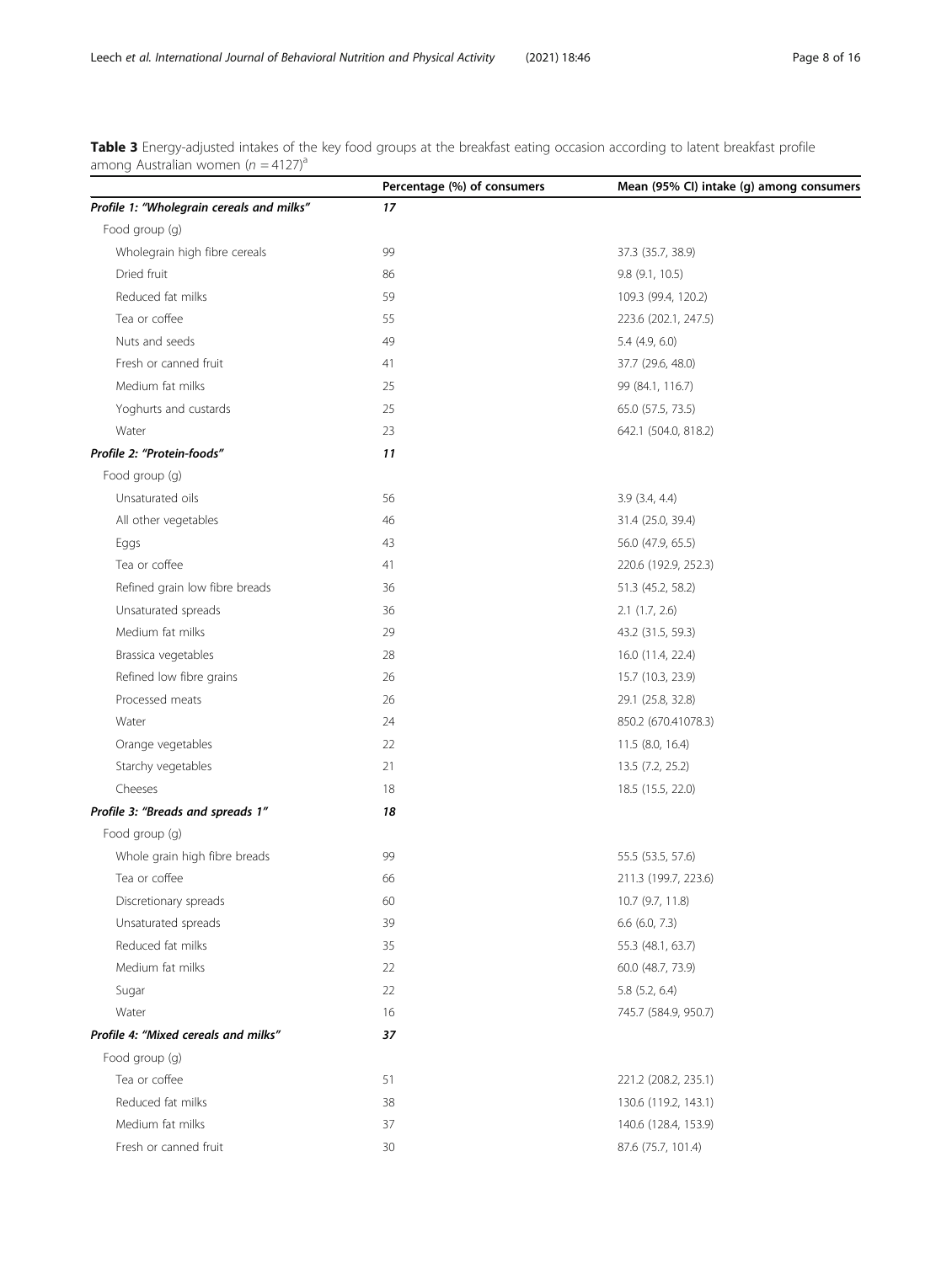|                                   | Percentage (%) of consumers | Mean (95% CI) intake (g) among consumers |
|-----------------------------------|-----------------------------|------------------------------------------|
| Whole grain high fibre grains     | 27                          | 192.0 (180.3, 204.4)                     |
| Sugar                             | 27                          | 8.9 (8.1, 9.8)                           |
| Whole grain high fibre cereals    | 24                          | 42.2 (40.4, 44.1)                        |
| Water                             | 23                          | 657.0 (556.8, 775.3)                     |
| Refined grain low fibre cereals   | 14                          | 36.0 (33.8, 38.3)                        |
| Profile 5: "Breads and spreads 2" | 17                          |                                          |
| Food group (g)                    |                             |                                          |
| Refined grain low fibre breads    | 100                         | 55.2 (52.8, 57.8)                        |
| Tea or coffee                     | 68                          | 215.3 (193.4, 239.6)                     |
| Discretionary spreads             | 62                          | 11.8 (10.7, 12.9)                        |
| Unsaturated spreads               | 36                          | 7.9(7.2, 8.7)                            |
| Sugar                             | 30                          | 6.9(6.3, 7.5)                            |
| Reduced fat milks                 | 27                          | 46.5 (39.1, 55.3)                        |
| Medium fat milks                  | 24                          | 60.4 (52.0, 70.2)                        |
| Water                             | 17                          | 567.2 (430.8, 746.7)                     |

Table 3 Energy-adjusted intakes of the key food groups at the breakfast eating occasion according to latent breakfast profile among Australian women ( $n = 4127$ <sup>a</sup> (Continued)

a Values shown are weighted percentage (%) of women who reported consuming one or more food/beverage items from each food group and weighted geometric mean (95% confidence interval) intakes (g) of energy-adjusted food groups

"Wholegrain cereals and milks" profile, BMI and WC were only statistically significantly lower than men with either of the "Breads and spreads" (1 or 2) profile. Women with a "Wholegrain cereals and milks" had lower BMI and WC when compared to the "Mixed cereals and milks" profile and also a lower WC when compared to the "Protein-foods" and "Breads and Spreads 2" profiles. No statistically significant differences between breakfast profiles were found for the prevalence of overweight/obesity among either men or women.

#### **Discussion**

Using a LVMM approach, this study explored the combinations of foods eaten at the breakfast eating occasion in a nationally representative sample of Australian men and women. This is one the few studies among adults to use a data-driven method to understand how foods are consumed in relation to each other at eating occasions, and highlights breakfast-specific differences in diet quality. Five distinct breakfast food profiles were found among men and women, and these profiles varied by time of consumption, participant characteristics and adiposity indicators.

Our finding of five unique breakfast food profiles that were associated with timing of consumption, participant characteristics and adiposity measures underscores the usefulness of LVMM to objectively capture the permutations of food combinations at eating occasions. Exploratory and data-driven approaches are useful because they do not rely on a set of arbitrary criteria or researcherdriven assumptions to understand how people combine foods together to make a meal (i.e. meal patterns).

Few studies have examined food profiles at specific eating occasions using a data-driven approach [[17](#page-14-0)–[19](#page-14-0)]. Applying supervised data mining techniques to 51 food groups, Hearty and Gibney found that common food combinations at breakfast were: bread with eggs/meat products; bread and breakfast cereal; and bread or breakfast cereal (and/or both) together with fruit/juice; bread and breakfast among Irish adults [[17\]](#page-14-0). In another national study of Irish adults, Woolhead et al. used frequent-sets data mining methods to identify common food combinations, based on 20 food groups, to aggregate dietary data into generic meals at eating occasions [[18\]](#page-14-0). Most frequent combinations for the breakfast eating occasion included cereals and milk, often paired with bread, fruit and/or juice, and breads with "cooked breakfast" (not further defined), egg, fruit or juice. Schwedhelm et al. used Gaussian graphical models to understand the interrelations between foods at meals, including breakfast, in German adults [\[19](#page-14-0)]. Cereals were found to link strongly together with nuts and links with fresh fruits and legumes were also found. Two profiles were observed where bread was the central food, consumed together with spreads (i.e. margarine, butter and sugar & confectionery) or with processed meat and cheese. Milk/dairy foods and eggs were not assigned to a profile but were linked with cereals and bread, respectively. Vegetables also featured and linked together with meat (either processed or lean) and sauces [\[19](#page-14-0)]. While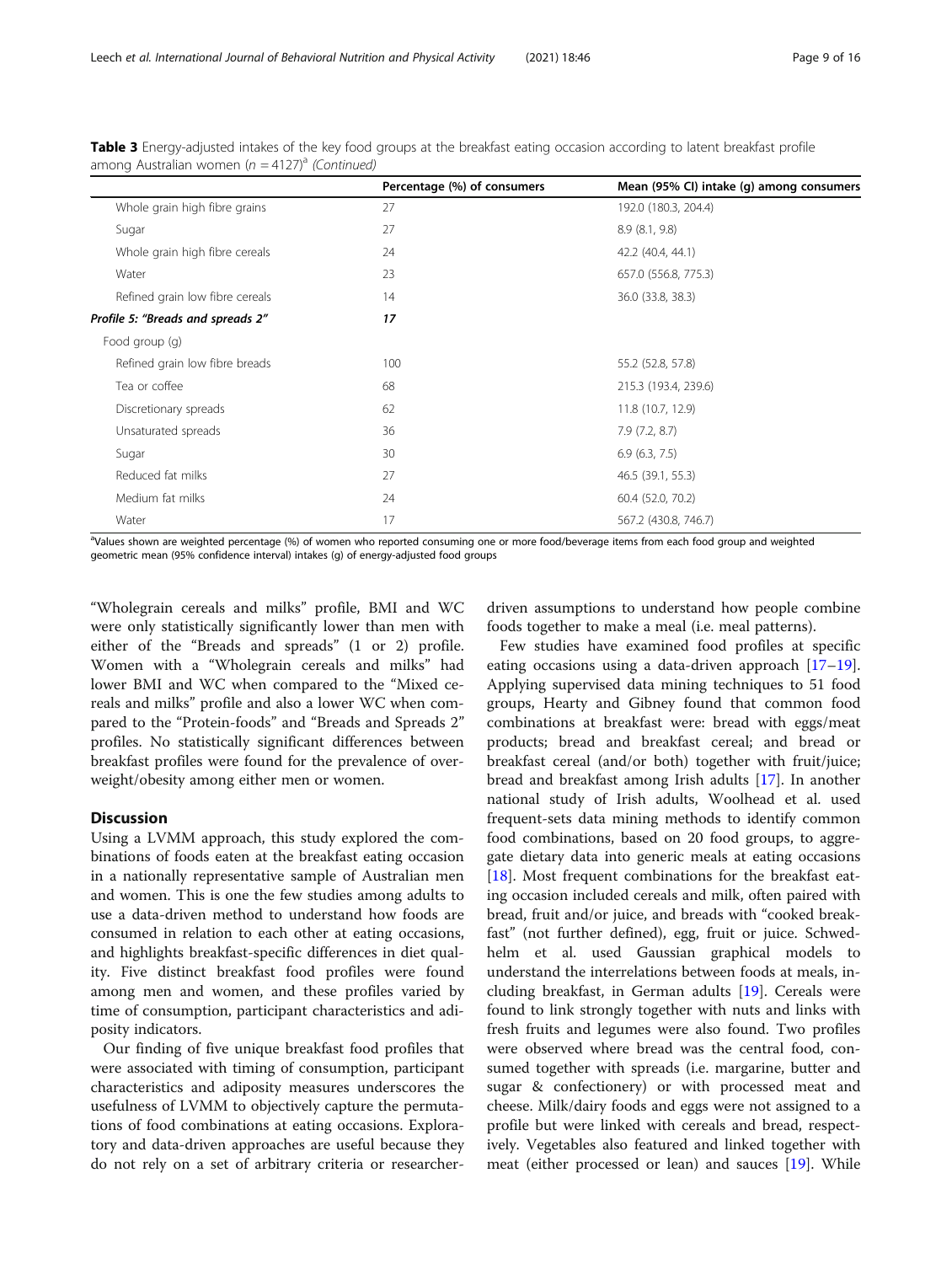|                               | All<br>breakfasts | Wholegrain cereals &<br>milks | Protein-<br>foods | Bread &<br>spreads 1 | Mixed cereals &<br>milks | Bread &<br>spreads 2 | P value |
|-------------------------------|-------------------|-------------------------------|-------------------|----------------------|--------------------------|----------------------|---------|
|                               |                   | Men $(n = 3545)$              |                   |                      |                          |                      |         |
| Day of the week (%)           |                   |                               |                   |                      |                          |                      | < 0.001 |
| Monday to Friday<br>(weekday) | $77 \,$           | 81                            | 67                | 75                   | 80                       | 75                   |         |
| Saturday/Sunday<br>(weekend)  | 23                | 19                            | 33                | 25                   | 20                       | 25                   |         |
| Weekday time-period (%)       |                   |                               |                   |                      |                          |                      | < 0.001 |
| < 7:00                        | 26                | 30                            | 15                | 23                   | 31                       | 21                   |         |
| 7:00 to 7:59                  | 30                | 36                            | 20                | 40                   | 28                       | 22                   |         |
| 8:00 to 8:59                  | 23                | 21                            | 25                | 21                   | 23                       | 24                   |         |
| $\geq 9:00$                   | 21                | 13                            | 40                | 16                   | 18                       | 33                   |         |
| Weekend time-period (%)       |                   |                               |                   |                      |                          |                      | 0.08    |
| < 7:00                        | 12                | 18                            | 6                 | 11                   | 14                       | 8                    |         |
| 7:00 to 7:59                  | 19                | 24                            | 14                | 22                   | 18                       | 19                   |         |
| 8:00 to 8:59                  | 26                | 26                            | 21                | 30                   | 28                       | 24                   |         |
| $\geq 9:00$                   | 43                | 32                            | 59                | 37                   | 40                       | 49                   |         |
|                               |                   | Women $(n = 4127)$            |                   |                      |                          |                      |         |
| Day of the week (%)           |                   |                               |                   |                      |                          |                      | < 0.001 |
| Monday to Friday              | 80                | 82                            | 70                | 84                   | 77                       | 80                   |         |
| Saturday/Sunday               | 20                | 18                            | 30                | 16                   | 23                       | 23                   |         |
| Weekday time-period (%)       |                   |                               |                   |                      |                          |                      | < 0.001 |
| < 7:00                        | 15                | 16                            | 9                 | 16                   | 16                       | 14                   |         |
| 7:00 to 7:59                  | 34                | 42                            | 22                | 34                   | 34                       | 32                   |         |
| 8:00 to 8:59                  | 28                | 27                            | 30                | 28                   | 28                       | 30                   |         |
| $\geq 9:00$                   | 23                | 14                            | 39                | 22                   | 22                       | 24                   |         |
| Weekend time-period (%)       |                   |                               |                   |                      |                          |                      | < 0.001 |
| < 7:00                        | 8                 | 8                             | $\overline{2}$    | 8                    | 12                       | $\overline{7}$       |         |
| 7:00 to 7:59                  | 22                | 41                            | 11                | 23                   | 16                       | 24                   |         |
| 8:00 to 8:59                  | 33                | 27                            | 27                | 36                   | 39                       | 32                   |         |
| $\geq 9:00$                   | 37                | 24                            | 60                | 33                   | 33                       | 37                   |         |

<span id="page-9-0"></span>Table 4 Percentage of breakfast food profiles consumed according to the type of day (weekend vs. weekday) and time-period of the day among Australian men and women breakfast consumers<sup>a, b, c</sup>

<sup>a</sup>Values are weighted percentages

b<br>Weekday vs weekend and time-of-day differences between breakfast profiles for were assessed using an adjusted Pearson Chi2 test

c The Breads and spreads profiles were differentiated by their accompanying beverages for men (Profile 1: coffee/tea; Profile 2: Sugar-sweetened beverages) and by bread grain varieties for women (Profile 1: wholegrain; Profile 2: refined grain)

direct comparisons between these studies and the present study are limited due to differences in the number and type of food group input variables and analytic methods used; there are some shared characteristics of the observed food combinations, including cereals with fruit  $[17-19]$  $[17-19]$  $[17-19]$  and nuts  $[19]$ , breads with spreads  $[19]$  $[19]$ , eggs [[17](#page-14-0), [19\]](#page-14-0) and processed meat [[17](#page-14-0), [19\]](#page-14-0) and vegetables with meat  $[19]$  $[19]$  $[19]$ . However, these breakfast combinations are based on dietary data collected in Western populations and breakfast food profiles are likely to differ across cultures [[16](#page-14-0), [44](#page-15-0), [45](#page-15-0)]; country-specific studies are needed for the development of meal-specific advice that reflects social, cultural and dietary preferences.

In the present study, sex differences and weekend vs weekday differences in the timing of the breakfast occasion were observed and may be indicative of different work routines and schedules [\[46\]](#page-15-0). Further, a breakfast food profile characterised by "Protein-foods" occurred more frequently on weekends and later in the morning (irrespective of the day of the week), when compared to the other food profiles. As protein-foods such meat and eggs may require more preparation and cooking time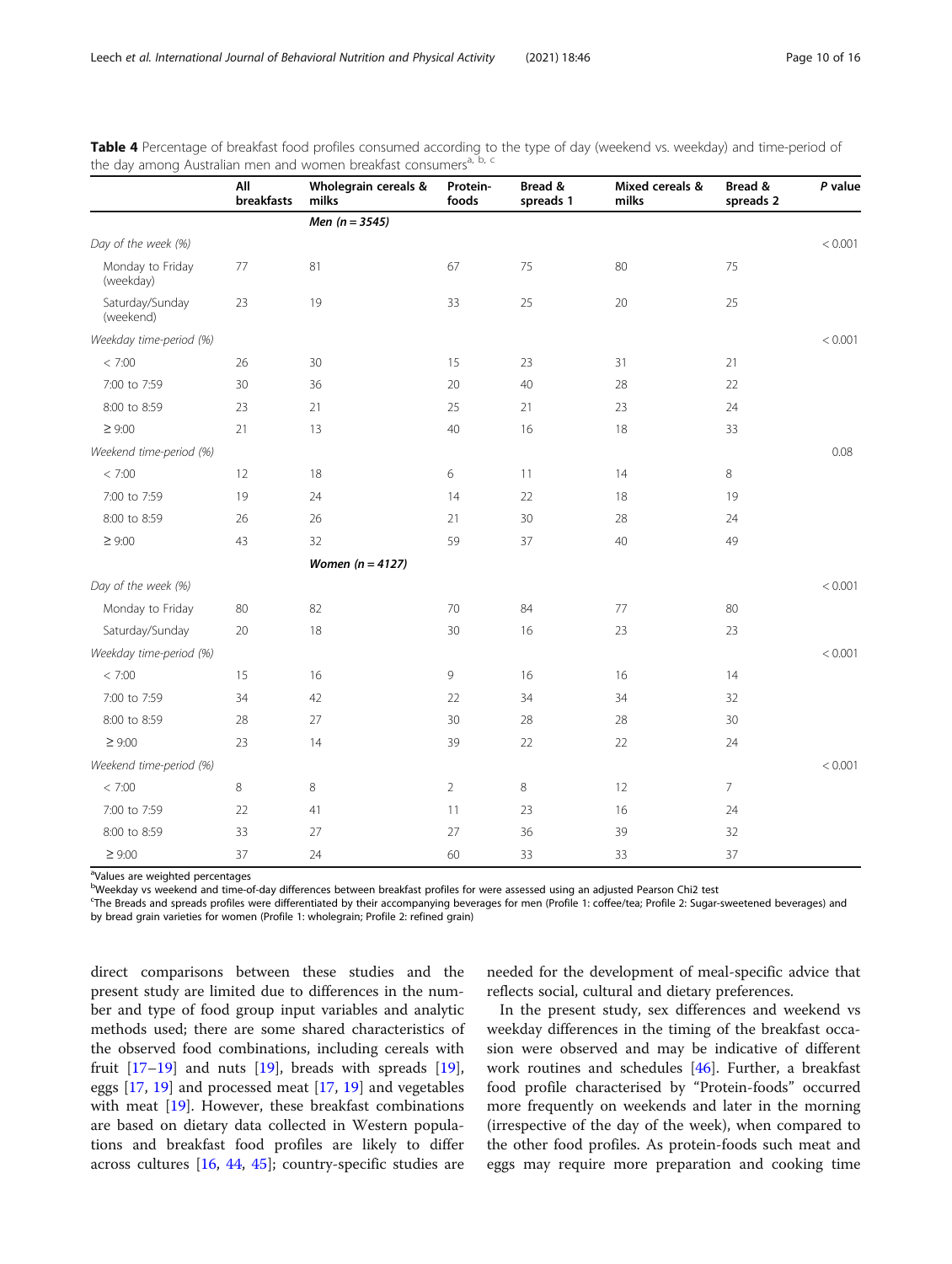|                                                        | All breakfast<br>consumers | Wholegrain cereals Protein-<br>& milks | foods                        | Bread &<br>spreads 1               | <b>Mixed cereals</b><br>& milks | Bread &<br>spreads 2        | P value |
|--------------------------------------------------------|----------------------------|----------------------------------------|------------------------------|------------------------------------|---------------------------------|-----------------------------|---------|
|                                                        |                            | Men $(n = 3545)$                       |                              |                                    |                                 |                             |         |
| Age (years, mean (95%<br>confidence interval))         | 47.0 (46.6, 47.4)          | 49.6 (47.7, 51.5) <sup>a</sup>         | 42.7 (41.0,<br>$(44.4)^{bd}$ | 54.7 (53.2,<br>$56.1$ <sup>c</sup> | 45.1 (43.9, 46.2) <sup>d</sup>  | 40.2 (38.5,<br>$41.9)$ be   | < 0.001 |
| Country of birth (%)                                   |                            |                                        |                              |                                    |                                 |                             | < 0.001 |
| Australia                                              | 68                         | 74                                     | 61                           | 69                                 | 69                              | 65                          |         |
| Mainly English speaking                                | 12                         | 13                                     | 10                           | 13                                 | 13                              | 8                           |         |
| All other countries                                    | 20                         | 12                                     | 29                           | 18                                 | 18                              | 27                          |         |
| Education level (%)                                    |                            |                                        |                              |                                    |                                 |                             | < 0.05  |
| Low                                                    | 22                         | 17                                     | 20                           | 26                                 | 23                              | 23                          |         |
| Medium                                                 | 53                         | 51                                     | 55                           | 53                                 | 55                              | 53                          |         |
| High                                                   | 25                         | 32                                     | 25                           | 21                                 | 22                              | 25                          |         |
| Weekly income (quintiles, $\frac{1}{2}$ ) <sup>4</sup> |                            |                                        |                              |                                    |                                 |                             | < 0.05  |
| First: <\$398                                          | 16                         | 13                                     | 13                           | 21                                 | 17                              | 16                          |         |
| Second: \$399-638                                      | 16                         | 13                                     | 19                           | 19                                 | 15                              | 13                          |         |
| Third: \$639-958                                       | 21                         | 19                                     | 21                           | 20                                 | 20                              | 24                          |         |
| Fourth: \$959-1438                                     | 23                         | 27                                     | 22                           | 20                                 | 24                              | 24                          |         |
| Fifth: ≥ \$1439                                        | 24                         | 28                                     | 25                           | 21                                 | 24                              | 22                          |         |
| Geographic region (%)                                  |                            |                                        |                              |                                    |                                 |                             | < 0.001 |
| Major cities of Australia                              | 70                         | 73                                     | 73                           | 63                                 | 71                              | 74                          |         |
| Inner regional cities                                  | 20                         | 17                                     | 15                           | 25                                 | 20                              | 19                          |         |
| Other areas (rural/remote)                             | 10                         | 10                                     | 12                           | 12                                 | 9                               | 8                           |         |
| Social status (%)                                      |                            |                                        |                              |                                    |                                 |                             | < 0.001 |
| Married                                                | 64                         | 71                                     | 58                           | 72                                 | 60                              | 57                          |         |
| Not married                                            | 36                         | 29                                     | 42                           | 28                                 | 41                              | 43                          |         |
| Hours worked (past week, %)                            |                            |                                        |                              |                                    |                                 |                             | < 0.001 |
| None                                                   | 33                         | 31                                     | 29                           | 45                                 | 31                              | 23                          |         |
| $<$ 40 $h$                                             | 27                         | 28                                     | 26                           | 22                                 | 27                              | 32                          |         |
| $\geq 40h$                                             | 41                         | 41                                     | 44                           | 33                                 | 43                              | 45                          |         |
| Smoking status (%)                                     |                            |                                        |                              |                                    |                                 |                             | < 0.001 |
| Current smoker                                         | 16                         | 10                                     | 26                           | 14                                 | 16                              | 19                          |         |
| Former smoker                                          | 37                         | 38                                     | 36                           | 46                                 | 34                              | 29                          |         |
| Never smoker                                           | 47                         | 52                                     | 39                           | 40                                 | 49                              | 52                          |         |
| Met PA guidelines (%) <sup>5</sup>                     | 45                         | 51                                     | 43                           | 42                                 | 42                              | 50                          | < 0.05  |
|                                                        |                            | Women $(n = 4127)$                     |                              |                                    |                                 |                             |         |
| Age (y, mean (95% confidence<br>interval))             | 48.5 (48.1, 48.9)          | 52.1 (50.1, 54.1) <sup>a</sup>         | 40.9 (38.8,<br>$(43.0)^{b}$  | 52.0 (50.0,<br>$(54.1)^{a}$        | 47.1 (46.2, 48.1) <sup>c</sup>  | 49.1 (47.2,<br>$50.9)^{ac}$ | < 0.001 |
| Country of birth (%)                                   |                            |                                        |                              |                                    |                                 |                             | < 0.001 |
| Australia                                              | 70                         | 76                                     | 60                           | 70                                 | 70                              | 69                          |         |
| Mainly English speaking                                | 11                         | 13                                     | 8                            | 12                                 | 12                              | 9                           |         |
| All other countries                                    | 19                         | 11                                     | 32                           | 18                                 | 18                              | 22                          |         |
| Education level (%)                                    |                            |                                        |                              |                                    |                                 |                             | 0.09    |
| Low                                                    | 29                         | 30 <sub>o</sub>                        | 21                           | $30\,$                             | 28                              | 33                          |         |

Medium 43 42 51 44 42 42

<span id="page-10-0"></span>Table 5 Sociodemographic and health characteristics of Australian men and women breakfast consumers and their associations with breakfast food profiles<sup> $1-3$ </sup>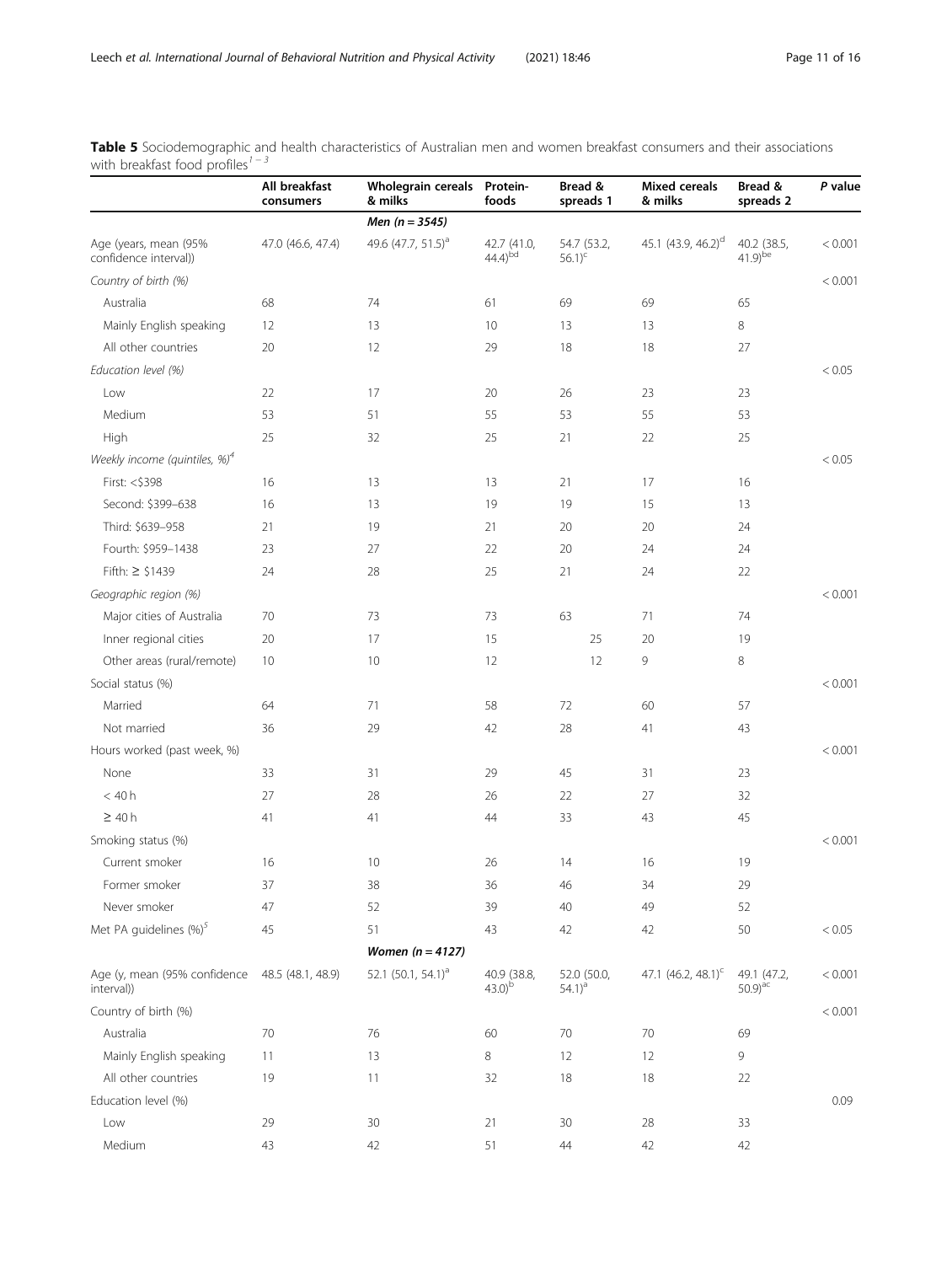|                                           | All breakfast<br>consumers | Wholegrain cereals Protein-<br>& milks | foods | Bread &<br>spreads 1 | <b>Mixed cereals</b><br>& milks | Bread &<br>spreads 2 | P value |
|-------------------------------------------|----------------------------|----------------------------------------|-------|----------------------|---------------------------------|----------------------|---------|
| High                                      | 28                         | 28                                     | 28    | 26                   | 30                              | 25                   |         |
| Weekly income (quintiles, %) <sup>4</sup> |                            |                                        |       |                      |                                 |                      | 0.06    |
| First: <\$398                             | 21                         | 17                                     | 24    | 22                   | 21                              | 23                   |         |
| Second: \$399-638                         | 19                         | 21                                     | 13    | 22                   | 19                              | 21                   |         |
| Third: \$639-958                          | 19                         | 18                                     | 20    | 20                   | 18                              | 22                   |         |
| Fourth: \$959-1438                        | 21                         | 23                                     | 21    | 21                   | 21                              | 20                   |         |
| Fifth: ≥ \$1439                           | 19                         | 22                                     | 23    | 16                   | 21                              | 14                   |         |
| Geographic region (%)                     |                            |                                        |       |                      |                                 |                      | 0.46    |
| Major cities of Australia                 | 73                         | 73                                     | 78    | 69                   | 72                              | 73                   |         |
| Inner regional cities                     | 18                         | 19                                     | 13    | 21                   | 18                              | 18                   |         |
| Other areas (rural/remote)                | 9                          | 8                                      | 9     | 10                   | 9                               | 9                    |         |
| Social status (%)                         |                            |                                        |       |                      |                                 |                      | < 0.01  |
| Married/defacto                           | 58                         | 62                                     | 51    | 59                   | 56                              | 65                   |         |
| Not married                               | 42                         | 38                                     | 49    | 41                   | 44                              | 35                   |         |
| Hours worked (past week, %)               |                            |                                        |       |                      |                                 |                      | < 0.01  |
| None                                      | 46                         | 47                                     | 40    | 51                   | 43                              | 49                   |         |
| $<$ 40 $h$                                | 37                         | 38                                     | 43    | 33                   | 37                              | 38                   |         |
| $\geq 40h$                                | 17                         | 15                                     | 17    | 16                   | 20                              | 14                   |         |
| Smoking status (%)                        |                            |                                        |       |                      |                                 |                      | < 0.05  |
| Current smoker                            | 13                         | 9                                      | 14    | 15                   | 13                              | 13                   |         |
| Former smoker                             | 28                         | 32                                     | 25    | 30                   | 26                              | 27                   |         |
| Never smoker                              | 59                         | 59                                     | 61    | 55                   | 61                              | 60                   |         |
| Met PA guidelines (%) <sup>5</sup>        | 42                         | 49                                     | 44    | 43                   | 42                              | 36                   | < 0.05  |

Table 5 Sociodemographic and health characteristics of Australian men and women breakfast consumers and their associations with breakfast food profiles<sup> $1 - 3$ </sup> (Continued)

1 Values are weighted means (95% confidence interval) for continuous variables and weighted proportions for categorical variables

<sup>2</sup>Different superscript letters indicate significant differences between profiles, assessed using a F-test with Bonferroni correction for continuous variables.

Differences between profiles for categorical variables were assessed using an adjusted Pearson Chi2 test

<sup>3</sup>The Breads and spreads profiles were differentiated by their accompanying beverages for men (Profile 1: coffee/tea; Profile 2: Sugar-sweetened beverages) and by bread grain varieties for women (Profile 1: wholegrain; Profile 2: refined grain)

 $\frac{4}{1}$  = 2258 men and *n* = 2586 women due to missing cases for income

Whether met physical activity (PA) guidelines of 150 min and 5 sessions per week

than cereals or breads, this suggests that timeavailability may be an important factor in determining food intakes at breakfast. Whilst in the present study, women with a "Protein-foods profiles" were more likely to work less than 40 h a week and be unmarried. Contextual information regarding location of eating, meal preparation, sharing of meals and perception of time-availability are needed to better understand the factors that influence food choices and diet quality at eating occasions [[47,](#page-15-0) [48\]](#page-15-0).

Studies investigating the participant characteristics of breakfast food profiles among adults are rare and have compared breakfasts comprising "ready-to-eat" cereals versus "all other" breakfasts [\[49\]](#page-15-0) or different breakfasts patterns based on common foods [\[50](#page-15-0)] in nationallyrepresentative samples of adults from the U.S. In all of these studies, consumption of breakfast cereals was

positively associated with indicators of ethnicity (white [[49,](#page-15-0) [50](#page-15-0)], speaking English at home [\[49\]](#page-15-0)) and socioeconomic position (food security [[49](#page-15-0)], income [\[50\]](#page-15-0) and education [[50\]](#page-15-0)). Age was also positively linked to breakfast cereal consumption in one study [[49](#page-15-0)]. While these finding are difficult to compare to the present study which provided a detailed examination of food combinations at breakfast, some similarities are observed. For example, we found that adults with a "Wholegrain cereals and milks" profile tended to be older and born in Australia, and among men, more highly educated. Compared to other breakfast types, Siega-Riz et al. found that breakfasts comprising egg as the main food were associated with being black or Hispanic and lower education, when compared to other breakfast types [\[50](#page-15-0)]. In the present study, both men and women with a "Protein-foods" profile (which included eggs) were more likely to be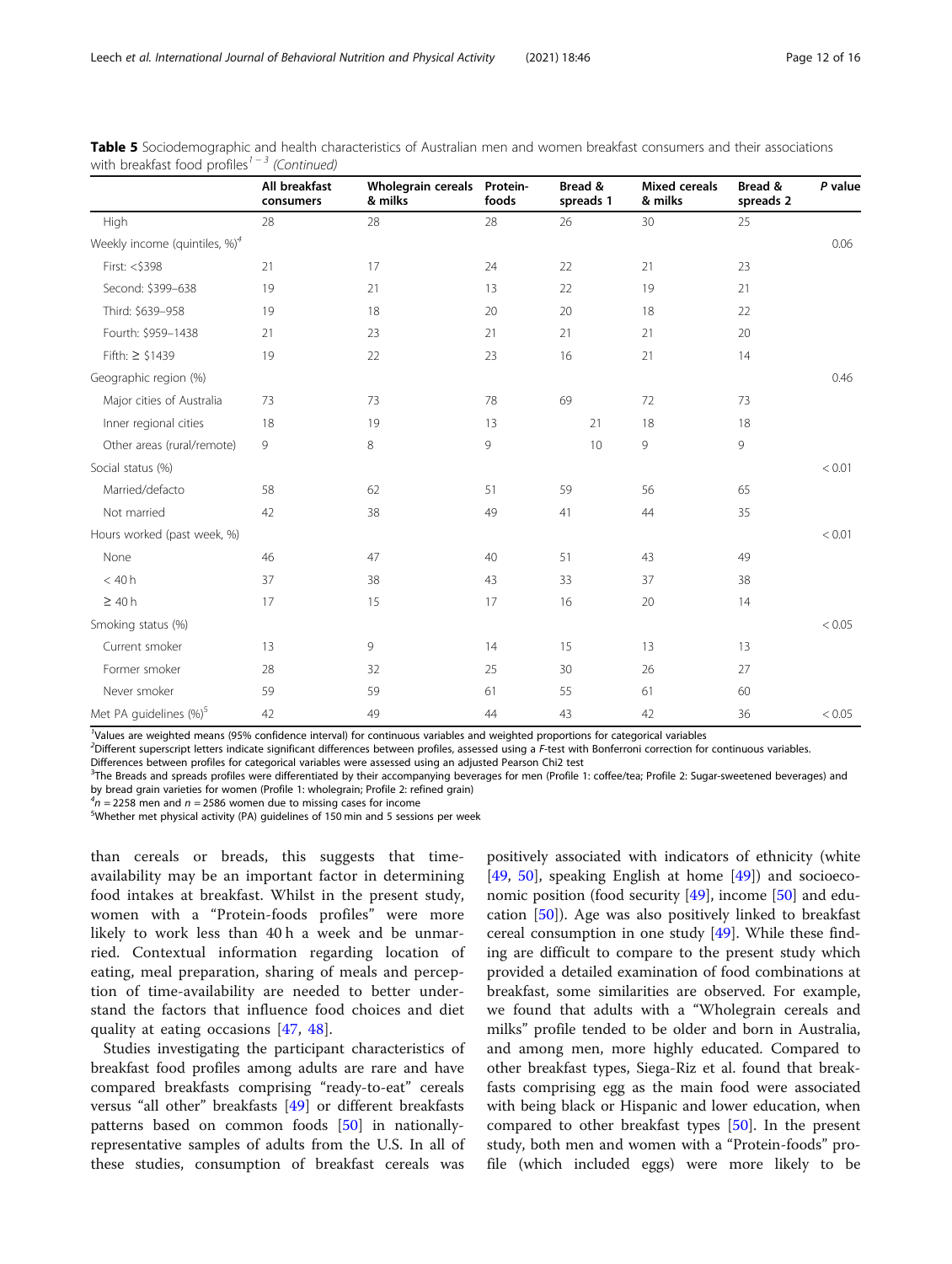<span id="page-12-0"></span>

|                                      | Table 6 Adiposity characteristics of Australian men and women breakfast consumers and their associations with breakfast food |  |  |  |  |  |
|--------------------------------------|------------------------------------------------------------------------------------------------------------------------------|--|--|--|--|--|
| profiles <sup><math>1-3</math></sup> |                                                                                                                              |  |  |  |  |  |

|                                      | All breakfast<br>consumers | Wholegrain cereals &<br>milks | Protein-<br>foods                  | Bread &<br>spreads 1                | Mixed cereals &<br>milks                         | Bread &<br>spreads 2                |
|--------------------------------------|----------------------------|-------------------------------|------------------------------------|-------------------------------------|--------------------------------------------------|-------------------------------------|
|                                      |                            |                               | Men <sup>5</sup>                   |                                     |                                                  |                                     |
| $BM4$ , kg/m <sup>2</sup>            | 27.2 (27.0, 27.4)          | 26.6 $(26.2, 27.1)^a$         | 27.1 (26.6,<br>27.7)               | 27.8 (27.3,<br>$(28.2)^{b}$         | 27.0 $(26.6, 27.3)^a$                            | 27.8 (27.2,<br>$(28.4)^{b}$         |
| BMI ≥25 kg/m <sup>2</sup> , %        | 71 (68.6, 73.6)            | 68.9 (62.9, 74.8)             | 69.5 (63.7,<br>75.3)               | 75.0 (70.4, 79.4)                   | 69.9 (61.1, 73.6)                                | 71.6 (65.0, 78.1)                   |
| Waist circumference, cm              | 97.9 (97.3, 98.5)          | 95.4 $(94.1, 96.8)^{d}$       | 97.8 (96.2,<br>$99.4$ <sup>b</sup> | 99.4 (98.2,<br>$100.5$ <sup>b</sup> | 97.2 $(96.1, 98.3)^{d}$                          | 99.9 (98.2,<br>$101.5$ <sup>b</sup> |
| Waist circumference, cm<br>≥94 cm, % | 61.6 (58.7, 64.5)          | 58.3 (51.7, 64.9)             | 63.1(56.1,<br>70.2)                | 66.4 (61.4,<br>$71.4$ <sup>b</sup>  | 58.5 (53.3, 63.8)                                | 63.3 (56.7, 70.0)                   |
|                                      | <b>Women</b> <sup>6</sup>  |                               |                                    |                                     |                                                  |                                     |
| $BM4$ , kg/m <sup>2</sup>            | 26.4 (26.1, 26.6)          | 25.6 $(25.1, 26.1)^a$         | 26.3(25.1,<br>27.0                 | 26.3 (25.7, 26.9)                   | 26.9 (26.4, 27.4) <sup>b</sup>                   | 26.2 (25.6, 26.8)                   |
| BMI ≥25 kg/m <sup>2</sup> , %        | 56.2 (53.2, 59.2)          | 50.7 (43.9, 57.6)             | 56.1 (48.0,<br>64.2)               | 58.4 (52.6, 64.2)                   | 58.9 $(54.3, 63.5)^b$                            | 53.9 (48.0, 59.8)                   |
| Waist circumference, cm              | 87.5 (86.8, 88.3)          | $85.5(84.1, 86.9)^a$          | 88.1 (86.3,<br>90.0 <sup>b</sup>   |                                     | 87.6 (86.0, 89.1) 88.3 (87.1, 89.5) <sup>b</sup> | 87.5 (86.1,<br>$(89.0)^{b}$         |
| Waist circumference, cm<br>≥80 cm, % | 68.5 (65.9, 71.1)          | 64.6 (57.8, 71.5)             | 71.9 (64.8,<br>78.9)               | 69.0 (64.1, 74.0)                   | 69.2 (65.0, 73.4)                                | 68.1 (62.9, 73.1)                   |

1 Values are weighted means (95% confidence intervals) for continuous variables and weighted percentages (95% confidence intervals) for categorical variables adjusted for age, education level, smoking status, meeting physical activity guidelines and energy intake at all eating occasions outside of breakfast

<sup>2</sup>Different superscript letters indicate significant pairwise differences between breakfast profiles after applying the Bonferroni correction ( $p < 0.05$ )

<sup>3</sup>The Breads and spreads profiles were differentiated by their accompanying beverages for men (Profile 1: coffee/tea; Profile 2: Sugar-sweetened beverages) and by bread grain varieties for women (Profile 1: wholegrain; Profile 2: refined grain)

<sup>4</sup>Values for BMI (continuous variable) are weighted geometric means (95% confidence interval)

 $5n = 3061$  with no missing data for BMI and  $n = 3068$  with no missing data for waist circumference<br> $5n = 2421$  with no missing data for BMI and  $n = 2414$  with no missing data for waist circumference

 $^{6}n = 3431$  with no missing data for BMI and  $n = 3414$  with no missing data for waist circumference

younger and born in a non-English speaking country and men with a "Bread and spreads 1" (which included tea/coffee) profile were older and had lower education and income and were more likely to live regionally. In contrast to our study, Barr et al. found no association between breakfast cereal consumption and marital status [[49\]](#page-15-0). However, the present study examined wholegrain cereals and refined cereals as separate food groups, and in combination with other (more or less nutritious) foods, which may explain the different findings. Nonetheless, overall these results indicate that the sociocultural influences on food choices at breakfast are complex and may differ for men and women. Further research, including those with qualitative study designs, is needed to elucidate the factors that influence food choices and preferences so that approaches to improve breakfast diet quality can be tailored more effectively.

A wealth of research has focused on the health impacts of breakfast skipping, particularly weight-related outcomes with fewer studies examining the types and combinations of foods consumed at breakfast [[35](#page-15-0), [49](#page-15-0), [51\]](#page-15-0). In the present study, men and women with a "Wholegrain cereals and milks" profile, which featured fruit, dried fruit, nuts and seeds and/or yoghurt, consistently had the lowest adiposity measures. This finding is in line with previous research that showed North American adults who consumed ready-to-eat cereals [\[33](#page-15-0), [49](#page-15-0)] and breakfasts that included grains/cereals, reduced fat milks and/or fruit [\[35](#page-15-0)] had a more favourable BMI [[33](#page-15-0), [35\]](#page-15-0) and WC [\[33](#page-15-0), [35\]](#page-15-0). While the present cross-sectional analysis adjusted for energy intake and a number of important lifestyle confounders, a causal link between breakfast consumption and obesity has not been established [[52\]](#page-15-0). Both breakfast consumption and breakfast quality are associated with other lifestyle factors such as better overall diet quality [\[7](#page-14-0), [17,](#page-14-0) [35](#page-15-0), [51\]](#page-15-0), higher physical activity [[49](#page-15-0), [53](#page-15-0)] and non-smoking status [[49,](#page-15-0) [53](#page-15-0), [54\]](#page-15-0). In the present study, men and women with the "Wholegrain cereals and milks" profile had the lowest representation of current smokers and the highest representation meeting national physical activity guidelines. Further, a recent gene-wide association study using the UK Biobank data reported genetic links between skipping breakfast (defined as not eating any breakfast cereal on the previous day) and a higher BMI, more depressive symptoms and smoking status [\[55\]](#page-15-0). In the same study, genetically defined evening chronotype (i.e., being an evening person) predicted breakfast skipping. Thus, it is possible that the breakfast's contribution to health is, in part due to, its association with an overall healthier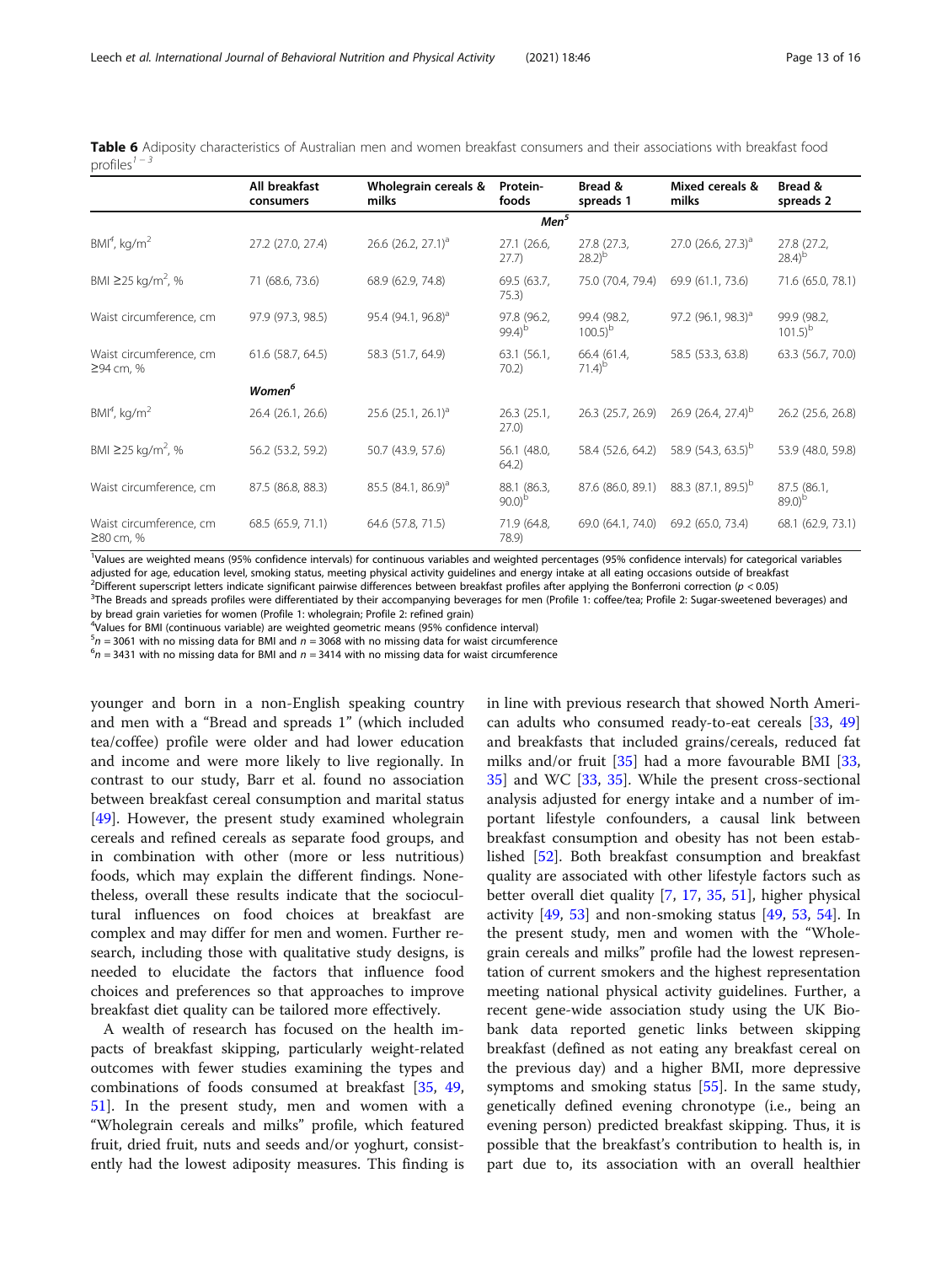<span id="page-13-0"></span>lifestyle. The link between circadian clock regulation and habitual breakfast consumption, and in the context of sleep-wake and meal timing pattens, also merits investigation in future longitudinal studies.

A limitation of the present study is the breakfast food profiles were determined using a data-driven method that did not allow for the use of survey replicate weights and may limit the generalizability of findings beyond the study sample, including populations from other countries. In addition, little is known about the accuracy of self-reported eating patterns. Dietary intake at breakfast in this study was assessed using a single 24-h dietary recall which is prone to measurement error (e.g., portion size estimation, recall bias and underreporting of food intakes) and is unlikely to capture day-to-day variability in breakfast food profiles [[56](#page-15-0), [57\]](#page-15-0). Whilst the dietary recall varied by day of the week and allowed comparison of breakfast profiles according to weekday and weekend days, Sundays were underrepresented, and thus dietary intakes may not be representative of weekend intakes [[57\]](#page-15-0). Further investigation is needed to understand how breakfast food profiles vary from day-to-day, including shorter term variations (e.g., weekend/weekday patterns, seasonal patterns) and longer term, across life-stages. Breakfast was also classified based on participantidentification of eating occasions, and not the time-ofday, which involves subjectivity in participants' allocation of breakfast as their first eating occasion of the day. The researcher must also decide how to categorise eating occasions that are not clearly defined as breakfast (e.g., brunch), but are often treated as breakfast in studies because they are the first eating occasion of the day. Another subjective aspect is the categorisation of foods and beverages prior to analysis and is considered an impediment to comparing results across studies of dietary patterns [\[58](#page-15-0)]. The present study also focussed only on foods consumed at the breakfast occasion; we did not examine the absence of breakfast or profiles of food combinations at other eating occasions across the day. The cross-sectional design of this study also limits our ability to infer any causal relationships between breakfast profiles and adiposity. Further longitudinal investigation of different eating occasions, including their associations with sociodemographic and health indicators, is warranted.

A key strength of the present study was the objective LVMM approach to capture the variability of possible food combinations at breakfast eating occasions using nationally representative dietary data that reflects population intakes of Australian men and women aged 19 years and over. The present analysis examined population food group intakes at breakfast using a food classification scheme developed by the ABS that aligned with Australia's current Dietary Guidelines. The identified

breakfast profiles can be used to provide insight into what foods could be added or replaced at the breakfast eating occasions (e.g., targeted and meal-specific dietary advice) in order to recommend feasible dietary changes within particular styles of eating and improve the nutritional quality of the diet. For example, meal-specific messages that encourage the replacement of refinedgrain cereals or breads with wholegrain varieties [\[59](#page-15-0)], processed meats with unprocessed meats [\[60\]](#page-15-0) and the addition of vegetables (to quality protein foods) or nuts, fruit and yoghurts (to cereals) are other examples where breakfast quality could be improved. The person-centred approach of LVMM also provides useful information about sub-populations with suboptimal intake of specific foods at eating occasions and who could be targeted as part of public health strategies. For example, older Australian men who live in regional centres and consume mainly breads and spreads at breakfast may be an important group to target with messages to increase intake of protein rich foods as part of broader strategies to promote healthy aging [\[61](#page-15-0)]. Finally, meal and eating occasion profiles may inform modelling of dietary patterns in the translation of dietary guideline and nutrient reference values when developing food guides and other public health nutrition tools through the understanding of consumer behaviour and preferences [[62,](#page-15-0) [63\]](#page-15-0).

In conclusion, LVMM was a novel and useful approach for capturing the complexity of food combinations at eating occasions. Five distinct breakfast food profiles that varied by time of consumption, participant characteristics and adiposity measures were identified among a representative sample of Australian men and women. Understanding how foods are combined together to form eating occasions will inform the development of targeted nutritional strategies that aim to improve diet quality. However, future research is needed to understand the sociocultural and contextual influences on food choices at eating occasions and to examine food profiles at other eating occasions across the day (e.g. lunch, dinner, and snacks) in relation to health markers.

#### Abbreviations

ABS: Australian Bureau of Statistics; ADG: Australian Dietary Guidelines; AUSNUT: Australian Food and Nutrient Database; BMI: Body mass index; CI: Confidence interval; LVMM: Latent variable mixture modelling; OR: Odds ratio; RGLF: Refined grain or lower fibre; SSB: Sugar-sweetened beverages; WC: Waist circumference; WGHF: Wholegrain or high fibre

#### Supplementary Information

The online version contains supplementary material available at [https://doi.](https://doi.org/10.1186/s12966-021-01115-w) [org/10.1186/s12966-021-01115-w](https://doi.org/10.1186/s12966-021-01115-w).

Additional file 1. Participant flowchart for inclusion in the analysis of breakfast food profiles and their associations with food intake, participant characteristic and adiposity measures.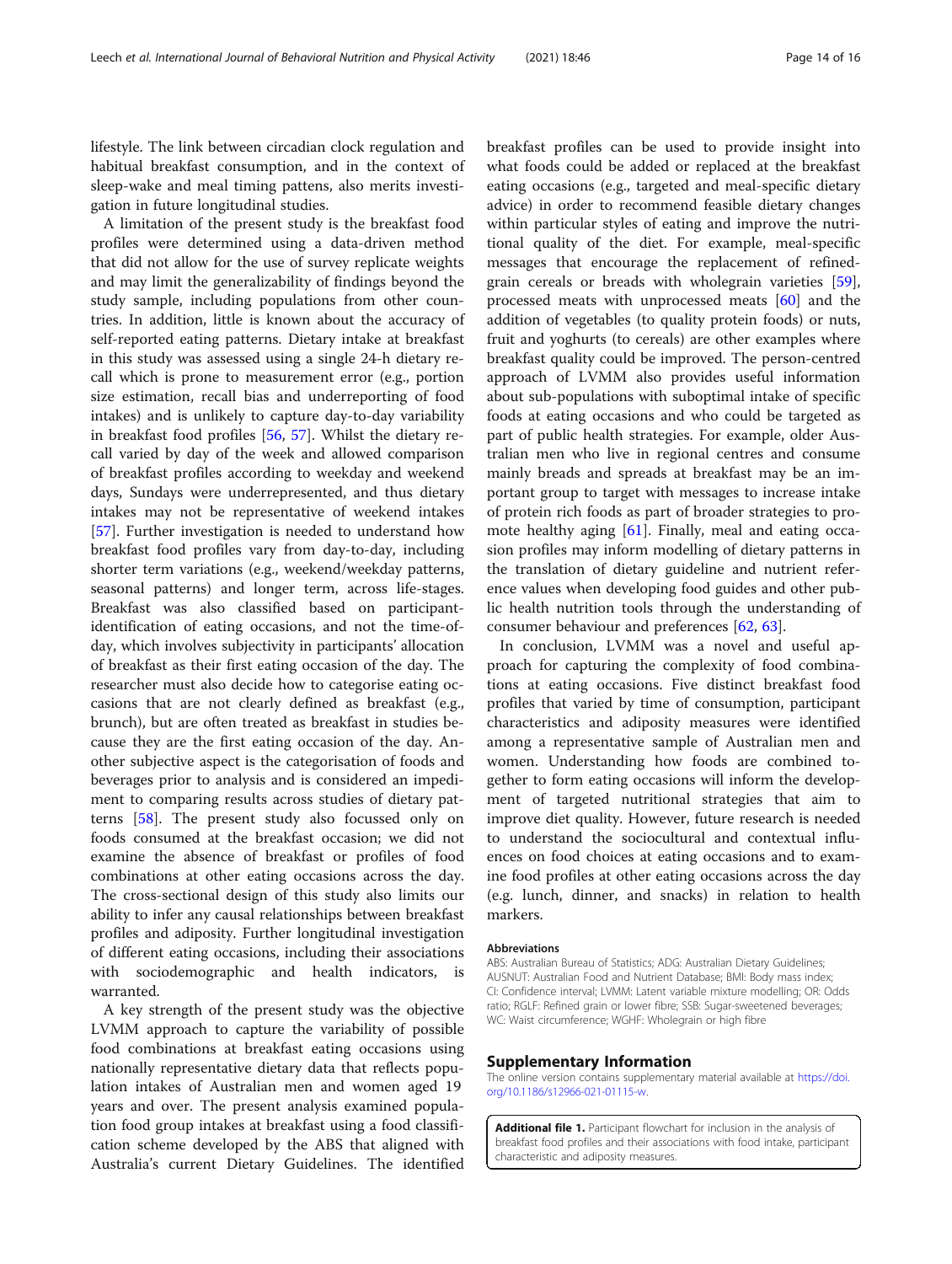<span id="page-14-0"></span>Additional file 2. Food groups at breakfast eating occasions used as input variables for the latent variable mixture modelling.

Additional file 3 Reported consumption (%) of food group intake at the breakfast eating occasion among Australian men who completed the second recall day (n=2320), by latent breakfast profile.

Additional file 4 Reported consumption (%) of food group intake at the breakfast eating occasions among Australian women who completed the second recall day (n=2770), by latent breakfast profile.

Additional file 5 Energy-adjusted food group intakes at the breakfast eating occasion according to breakfast profile among Australian men breakfast consumers (n=3545).

Additional file 6 Energy-adjusted food group intakes at the breakfast eating occasion according to breakfast profile among Australian women breakfast consumers (n=4127).

#### Acknowledgements

Not applicable.

#### Authors' contributions

RML, CJB and SAM conceived the research. RML analysed the data, drafted the manuscript and takes responsibility for the final manuscript content. All authors contributed to the interpretation of the data, revised the manuscript for important intellectual content and read and approved the final manuscript.

#### Funding

RML is supported by a National Heart Foundation Postdoctoral Research Fellowship (ID102109) and National Health and Medical Research Council Emerging Leadership Fellowship L1 (APP1175250). The funders had no role in the data analysis or manuscript preparation.

#### Availability of data and materials

Data are available on request from the Australian Bureau of Statistics from [https://www.abs.gov.au/websitedbs/D3310114.nsf/home/Microdata%2](https://www.abs.gov.au/websitedbs/D3310114.nsf/home/Microdata%2BEntry%2BPage) [BEntry%2BPage](https://www.abs.gov.au/websitedbs/D3310114.nsf/home/Microdata%2BEntry%2BPage). The research team does not have the permission to release the data to third parties.

#### Declarations

#### Ethics approval and consent to participate

The Census and Statistics Act 1905 provides ethics approval for the Australian Bureau of Statistics to conduct the household interview components of health surveys. This study was secondary analysis of nonidentifiable data and an exemption from ethics review was approved by the Deakin University Human Research Ethics Committee ([DUHREC]; application 2018–415).

#### Consent for publication

Not applicable.

#### Competing interests

The authors declare that they have no competing interests.

#### Author details

<sup>1</sup>Institute for Physical Activity and Nutrition (IPAN), School of Exercise and Nutrition Sciences, Deakin University, Geelong, Victoria, Australia. <sup>2</sup> Epidemiology Program, University of Hawaii Cancer Center, Honolulu, HI, USA.

#### Received: 13 October 2020 Accepted: 16 March 2021 Published online: 25 March 2021

#### References

- Global Burden of Disease 2017 Diet Collaborators. Health effects of dietary risks in 195 countries, 1990-2017: a systematic analysis for the global burden of disease study 2017. Lancet. 2019;393:1958–72.
- 2. National Health and Medical Research Council. Australian dietary guidelines. Canberra: NHMRC; 2013.
- 3. U.S. Department of Health and Human Services and U.S. Department of Agriculture. 2015–2020 dietary guidelines for Americans. 8th ed; 2015. Available from: <http://health.gov/dietaryguidelines/2015/>
- 4. Food and Agrigulture Organization of the United Nations. Food-based dietary guidelines. 2019. Available from: [http://www.fao.org/nutrition/educa](http://www.fao.org/nutrition/education/food-dietary-guidelines/en/) [tion/food-dietary-guidelines/en/](http://www.fao.org/nutrition/education/food-dietary-guidelines/en/).
- 5. Mozaffarian D, Rosenberg I, Uauy R. History of modern nutrition scienceimplications for current research, dietary guidelines, and food policy. BMJ. 2018;361:k2392.
- 6. Schulze MB, Martinez-Gonzalez MA, Fung TT, Lichtenstein AH, Forouhi NG. Food based dietary patterns and chronic disease prevention. BMJ. 2018;361: k2396.
- 7. Leech RM, Worsley A, Timperio A, McNaughton SA. Understanding meal patterns: definitions, methodology and impact on nutrient intake and diet quality. Nutr Res Rev. 2015;28:1–21.
- 8. Pendergast FJ, Leech RM, McNaughton SA. Novel online or mobile methods to assess eating patterns. Curr Nutr Rep. 2017;6:212–27.
- 9. St-Onge MP, Ard J, Baskin ML, Chiuve SE, Johnson HM, Kris-Etherton P, Meal Timing VK. Frequency: implications for cardiovascular disease prevention: a scientific statement from the American Heart Association. Circulation. 2017; 135:e96–e121.
- 10. Mozaffarian D, Griffin T, Mande J, Mason JB, Micha R. Topics and comments to be examined in the review of the scientific evidence supporting the development of the 2020–2025 dietary guidelines for Americans, Docket No. FNS-2018-0005-0001. Boston: Tufts University; 2018. Available from: [https://nutrition.tufts.edu/sites/default/files/documents/DGAComments-201](https://nutrition.tufts.edu/sites/default/files/documents/DGAComments-2018.pdf) [8.pdf](https://nutrition.tufts.edu/sites/default/files/documents/DGAComments-2018.pdf)
- 11. Dietary Guidelines Advisory Committee. Scientific report of the 2020 dietary guidelines advisory committee: advisory report to the secretary of agriculture and the secretary of health and human services. Washington, DC: U.S. Department of Agriculture, Agricultural Research Service; 2020.
- 12. Spence C. Breakfast: the most important meal of the day? Int J Gastronomy Food Sci. 2017;8:1–6.
- 13. Williams PG. The benefits of breakfast cereal consumption: a systematic review of the evidence base. Adv Nutr. 2014;5:636S–73S.
- 14. Priebe MG, McMonagle JR. Effects of ready-to-eat-cereals on key nutritional and health outcomes: a systematic review. PLoS One. 2016;11:e0164931.
- 15. Quatela A, Callister R, Patterson AJ, McEvoy M, MacDonald-Wicks LK. Breakfast cereal consumption and obesity risk amongst the mid-age cohort of the Australian longitudinal study on women's health. Healthcare (Basel). 2017;5.
- 16. Meiselman HL. Meals in science and practice : interdisciplinary research and business applications. Boca Raton: CRC Press; Woodhead Publishing Ltd; 2009.
- 17. Hearty AP, Gibney MJ. Analysis of meal patterns with the use of supervised data mining techniques--artificial neural networks and decision trees. Am J Clin Nutr. 2008;88:1632–42.
- 18. Woolhead C, Gibney MJ, Walsh MC, Brennan L, Gibney ER. A generic coding approach for the examination of meal patterns. Am J Clin Nutr. 2015;102: 316–23.
- 19. Schwedhelm C, Knuppel S, Schwingshackl L, Boeing H, Iqbal K. Meal and habitual dietary networks identified through Semiparametric Gaussian copula graphical models in a German adult population. PLoS One. 2018;13: e0202936.
- 20. McNaughton SA. Dietary patterns and diet quality: approaches to assessing complex exposures in nutrition. Australas Epidemiol. 2010;17:35–7.
- 21. Muthen B, Muthen LK. Integrating person-centered and variable-centered analyses: growth mixture modeling with latent trajectory classes. Alcohol Clin Exp Res. 2000;24:882–91.
- 22. Everitt BS, Landau S, Leese M, Stahl D. Cluster analysis. 5th ed. West Sussex: Wiley; 2011.
- 23. Leech RM, McNaughton SA, Timperio A. The clustering of diet, physical activity and sedentary behavior in children and adolescents: a review. Int J Behav Nutr Phys Act. 2014;11:4.
- 24. Newby PK, Muller D, Tucker KL. Associations of empirically derived eating patterns with plasma lipid biomarkers: a comparison of factor and cluster analysis methods. Am J Clin Nutr. 2004;80:759–67.
- 25. Lobo AS, de Assis MAA, Leal DB, Borgatto AF, Vieira FK, Di Pietro PF, Kupek E. Empirically derived dietary patterns through latent profile analysis among Brazilian children and adolescents from southern Brazil, 2013-2015. PLoS One. 2019;14:e0210425.